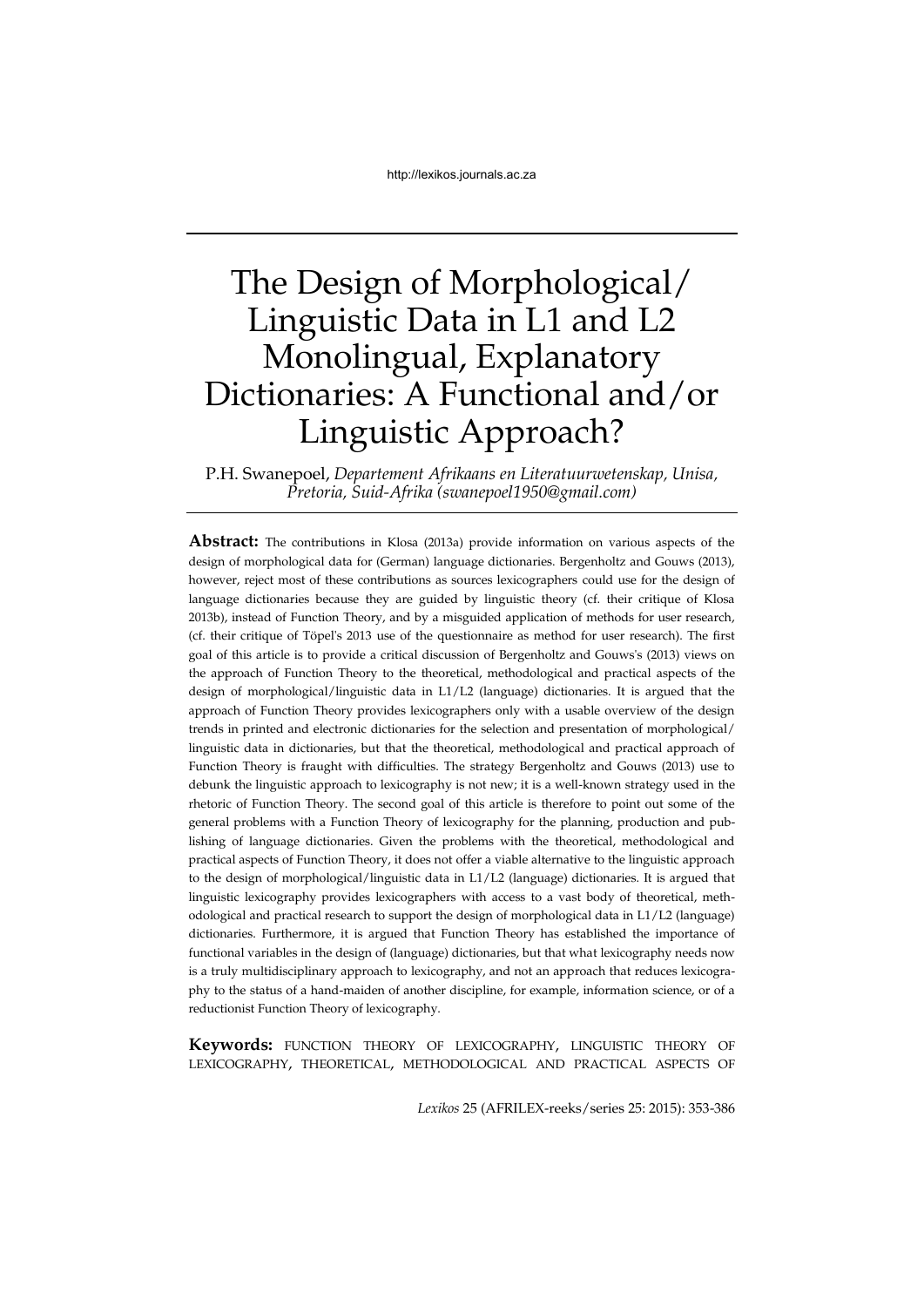# LEXICOGRAPHY, THE DESIGN OF MORPHOLOGICAL DATA, THE DESIGN OF LINGUISTIC DATA

**Opsomming: Die ontwerp van morfologiese/linguistiese data in eentalige, verklarende L1- en L2-woordeboeke: 'n Funksionele en/of linguistiese benadering?** Die artikels in Klosa (2013a) bied inligting oor verskeie aspekte van die ontwerp van morfologiese data in (Duitse) taalwoordeboeke. Bergenholtz and Gouws (2013) verwerp egter die meeste van die bydraes vir leksikografiese doeleindes omdat hulle steun op linguistiese teorie(ë) (sien hulle kritiek op Klosa 2013b), in plaas van die Funksieteorie, en 'n foutiewe toepassing van metodes vir gebruikersnavorsing (sien hulle kritiek van Töpel 2013 se gebruik van die vraelys as metode vir gebruikersnavorsing). Die eerste doelstelling van hierdie artikel is om 'n kritiese ontleding te gee van Bergenholtz en Gouws (2013) se siening van die Funksieteoretiese benadering tot die teoretiese, metodologiese en praktiese aspekte van die ontwerp van morfologiese/linguistiese data in L1/L2 (taal-) woordeboeke. Daar word aangevoer dat die Funksieteoretiese benadering net vir leksikograwe 'n bruikbare oorsig oor die ontwerprigtings in gedrukte en elektroniese woordeboeke vir die keuse en aanbieding van morfologiese/linguistiese data bied. Verder, dat die gebruik van die Funksieteorie as teoretiese, metodologiese en praktiese basis vir die leksikografie teen allerlei probleme stuit. Die strategie wat Bergenholtz en Gouws (2013) gebruik in hulle kritiek op die linguistiese benadering tot die leksikografie is nie nuut nie, maar 'n bekende strategie van die retorika van Funksieteorie. Die tweede doel van hierdie artikel is dus om sommige van die algemene probleme van die Funksieteorie vir die beplanning, produksie en publikasie van woordeboeke aan te toon. Gegee hierdie probleem met die teoretiese, metodologiese en praktiese aspekte van die Funksieteorie, bied dit nie 'n lewensvatbare alternatief vir die linguistiese benadering tot die ontwerp van morfologiese/linguistiese data in L1/L2 (taal-) woordeboeke nie. Daar word aangevoer dat leksikograwe in die linguistiese leksikografie toegang het tot 'n omvattende bron van teoretiese, metodologiese en praktiese navorsing om die ontwerp van morfologiese/linguistiese data in L1/L2 (taal-) woordeboeke te ondersteun. Verder word aangevoer dat die Funksieteorie die belang van die funksionele veranderings in die ontwerp van (taal-) woordeboeke gevestig het, maar wat nou nodig is, is 'n waarlik multidisiplinêre benadering en nie een waarin die leksikografie gereduseer word tot die dienskneg van 'n ander dissipline, soos die inligtingskunde, of tot 'n reduksionistiese Funksieteorie van leksikografie nie.

**Sleutelwoorde:** FUNKSIETEORIE VAN LEKSIKOGRAFIE, LINGUISTIESE TEORIE VAN LEKSIKOGRAFIE, TEORETIESE, METODOLOGIESE EN PRAKTIESE ASPEKTE VAN LEKSIKO-GRAFIE, DIE ONTWERP VAN MORFOLOGIESE DATA, DIE ONTWERP VAN LINGUISTIESE DATA

#### **1. Introduction**

Lexicographers tasked with the design (selection and presentation) of the morphological data (abbreviated to: *MD*) for an explanatory, monolingual first language (abbreviated to: *L1*) or a second/foreign language (abbreviated to: *L2*) dictionary usually have a number of recent resources at their disposal for this endeavour: existing dictionaries, grammars, lexicographic manuals, research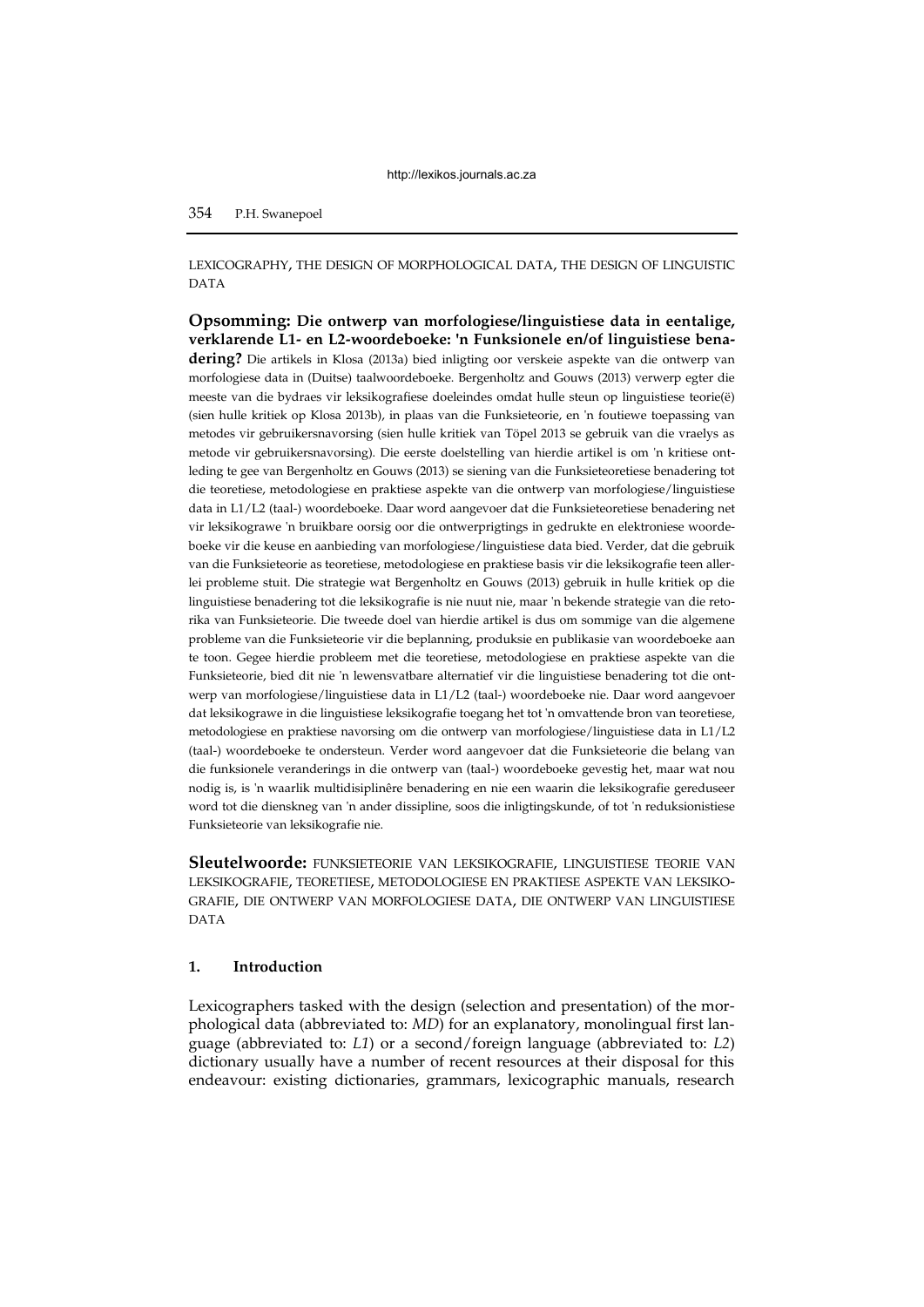material, corpora etc. The same applies to designers of the MD for a  $L1/L2$ German language dictionary; most articles in Klosa (2013a), for example, focus on various aspects of the lexicographic selection and representation of MD in the planning, compilation and production of such dictionaries.

Bergenholtz and Gouws (2013: 60), however, criticise a number of the contributions on MD in Klosa (2013a) against the tenets and practices of Functional Theory as being

- theoretically misguided, by using a linguistic theory of MD and linguistic definitions of morphological terms as point of departure for the design of MD in dictionaries
- methodologically misguided, by using a typical method of empirical research but without adhering to basic criteria for such methods, viz. that a sample of representative respondents is to be selected randomly to be able to generalise the findings of such research and that the questions posed to respondents should be linguistically interesting and not those dictated by the tenets of FT (cf. Bergenholtz and Gouws 2013: 60-61; and, specifically, their critique of Töpel's 2013 questionnaire methodology)
- practically misguided, as current designs of the MD in dictionaries, especially in the case of printed language dictionaries, do not optimally support the access to and comprehension of MD in these dictionaries (cf. Bergenholtz and Gouws's 2013: 61-70 lengthy discussion of the selection and presentation of MD in printed and electronic dictionaries and where MD can be presented in dictionaries), and because they produce polyfunctional dictionaries.

The FT alternative that Bergenholtz and Gouws (2013: 60-61) propose for the theoretical, methodological and practical aspects of what will be called a linguistic approach to lexicography (abbreviated to: *LL*) can be summarised in the following well-known tenets of the Function Theory of Lexicography (again a term coined for that article, and which is abbreviated to: *FTL*):

- that the design of the MD of  $L1/L2$  dictionaries should theoretically be determined by the (morphological) information needs which specific types of users may have in specific types of situations or contexts of language use (prime attention being devoted in FT to the communicative functions/ situations of text production, text reception, and translation, and the cognitive function of language learning/acquisition) (cf. Bergenholtz and Gouws 2013: 61; also Tarp 2014: 62);
- (albeit implicitly) that the methodology of both theoretical and practical lexicography should be determined by the FTL approach to issues of theory and methodology; and
- that any dictionary should ideally be monofunctional, that is, support only one function, and provide users with only the data (no more and no less;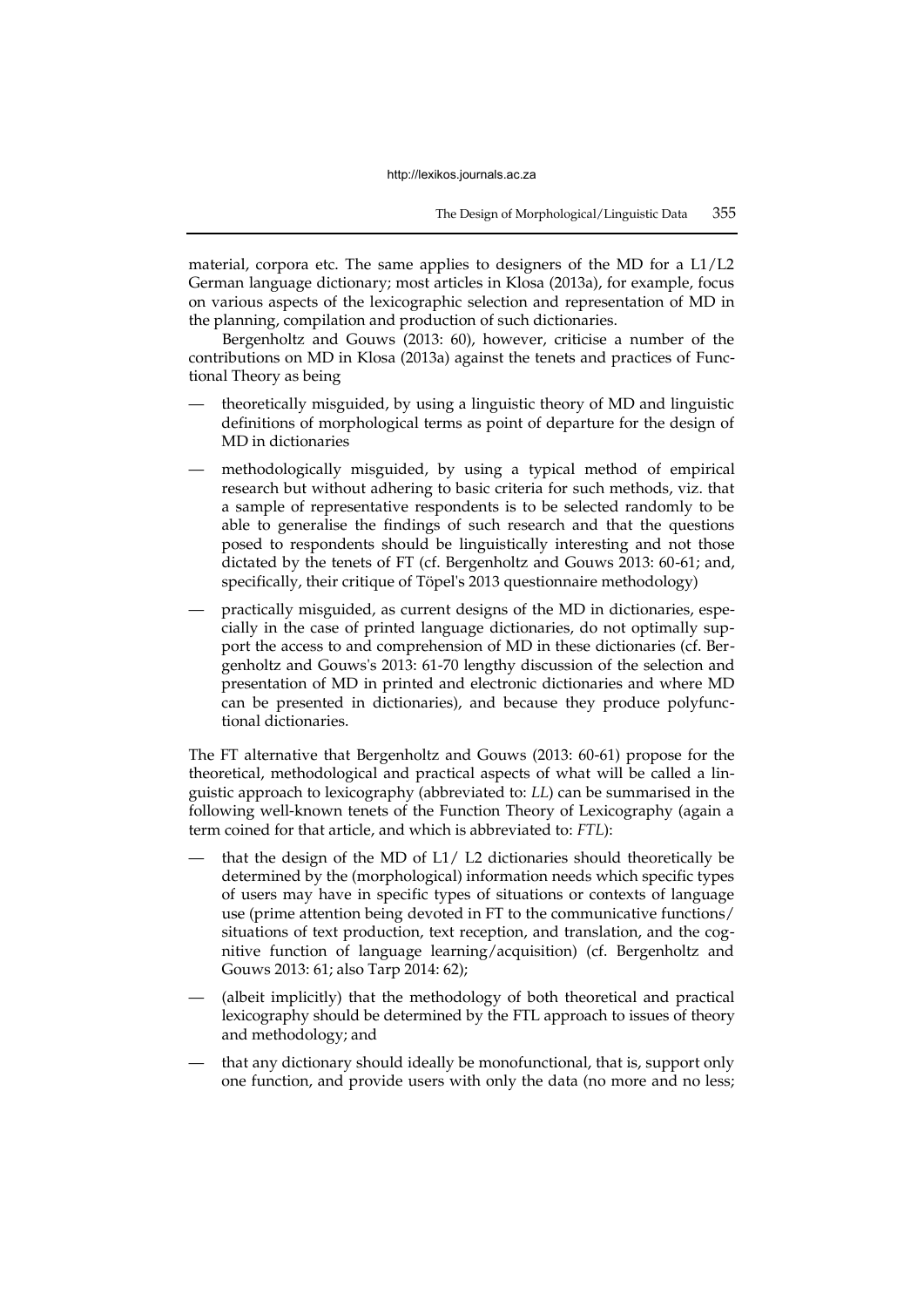cf. Tarp 2014: 63) they might need for the solution of only one type of communicative or cognitive problem (cf. Bergenholtz and Gouws 2013: 60- 61; 70-74) so that MD should be easily accessible for users and that they should be able to comprehend the MD presented.

Bergenholtz and Gouws's (2013) critique of LL is not new. It is argued that the FT campaign against the theory, methodology and practical design of MD in LL is in fact only symptomatic of the general effort of FT to discredit LL. The FTL campaign against LL, especially as practised by British lexicographers, has a long, well-known history (cf., for example, Bergenholtz 2011, Gouws 2011 and Leroyer 2011 for overviews). This campaign, however, is also part and parcel of the rhetorical strategies used to promote FTL (cf., for example, various contributions to Fuertes-Olivera and Bergenholtz 2011) — a general strategy that has been criticised in, for example, Lew (2008), Piotrowski (2009), Rundell (2012) and Tono (2010). The main goal of this article, however, is not to repeat these points of critique, but to approach some of the problems of FTL via its approach to the selection and presentation of MD in L1/L2 (language) dictionaries.

The first goal of this article is to provide a critical discussion of Bergenholtz and Gouws's (2013) critique of LL and to present FTL as alternative approach to the theoretical, methodological and practical aspects of MD design in L1/L2 (language) dictionaries and, in a broader perspective, of the design of linguistic data in these dictionaries. It is argued that the FTL approach to the design of MD provides lexicographers (of whatever lexicographic persuasion, and irrespective of the planning, production and publication of printed/paper dictionaries (abbreviated to *p*-dictionaries) or electronic dictionaries (abbreviated to: *e*-dictionaries)) with a usable overview of the design trends in *p*- and *e*dictionaries. However, it is argued that the theoretical tenets of FTL, the methods used by Bergenholtz and Gouws (2013) in the evaluation of these design trends and in determining users' needs of data on MD in text production, text perception and the acquisition and use of L1/L2, leave much to be desired.

The second goal of this article is to link the theoretical, practical and methodological aspects highlighted in Section 2 to those of FTL in general, and to point out the general problems of FTL for the planning and production of L1/L2 language dictionaries.

In the conclusion of this article it is argued that lexicographers have, in LL, access to a vast body of theoretical, methodological and practical research to support the design of morphological/linguistic data in L1/L2 dictionaries. Furthermore, it is argued that Function Theory has established the importance of functional variables in the design of (language) dictionaries, but that what lexicography needs now is a truly multidisciplinary approach to lexicography, and not an approach that reduces lexicography to the status of a hand-maiden of another discipline, for example, information science, or of a reductionist Function Theory of lexicography.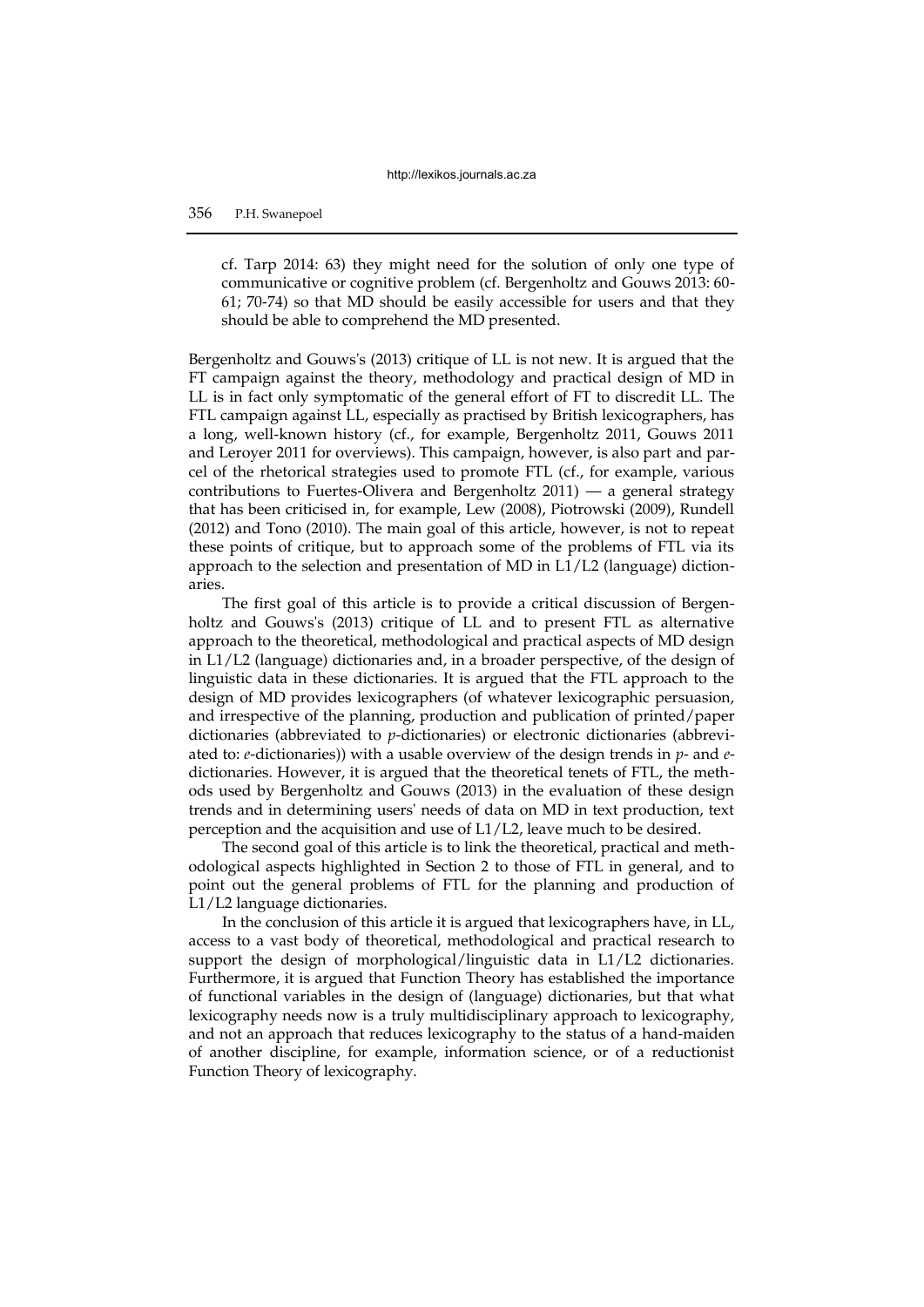The discussion of the topics mentioned above can be organised according to three of the pillars of lexicography:



As discussed below, Bergenholtz and Gouws (2013), and Tarp (2004a,b; 2009a,b; 2014), for example, either organise both their presentation and evaluation of LL and its alternative, FTL, according to these three aspects of lexicography, or their discussion can be organised into these three topics.

**2. The case against LL**

## **2.1 Bergenholtz and Gouws (2014) on the LL approach to the design of MD in general monolingual dictionaries and FT as alternative**

Bergenholtz and Gouws's (2014) exposition of the LL approach to the design of MD can be summarised as follows:

*Theoretical approach* 

- Theoretically, LL uses linguistic terms like *derivative*, *compound*, *prefix*, *affixoid*, etc. as point of departure and focuses on how these MD are currently presented in dictionaries and how their presentation can be improved.
- Dictionary users and functions are occasionally mentioned, but the approach is from linguistics, and the interest in LL is on general information regarding MD.
- Many of the contributions in Klosa (2013a), but also in Barz, Schröder and Fix (2000), regard MD in dictionaries from the perspective of the linguist, a view which is "motivated by the fact that many lexicographers regard lexicography as a subdiscipline of linguistics and therefore want to bring as much from the field of linguistics into the dictionary" (Bergenholtz and Gouws 2013: 61).

According to Bergenholtz and Gouws (2013) the linguistic approach of many of the contributions in Klosa (2013a) is evidenced by the following quotation from Klosa (2013b):

The presentation of word formation in a dictionary is primarily motivated by the fact that it enables a display of relations and interconnections of words. By means of the inclusion of compounds and derivatives, by means of the lemmatization of affixes and by means of the description of word formation rules in the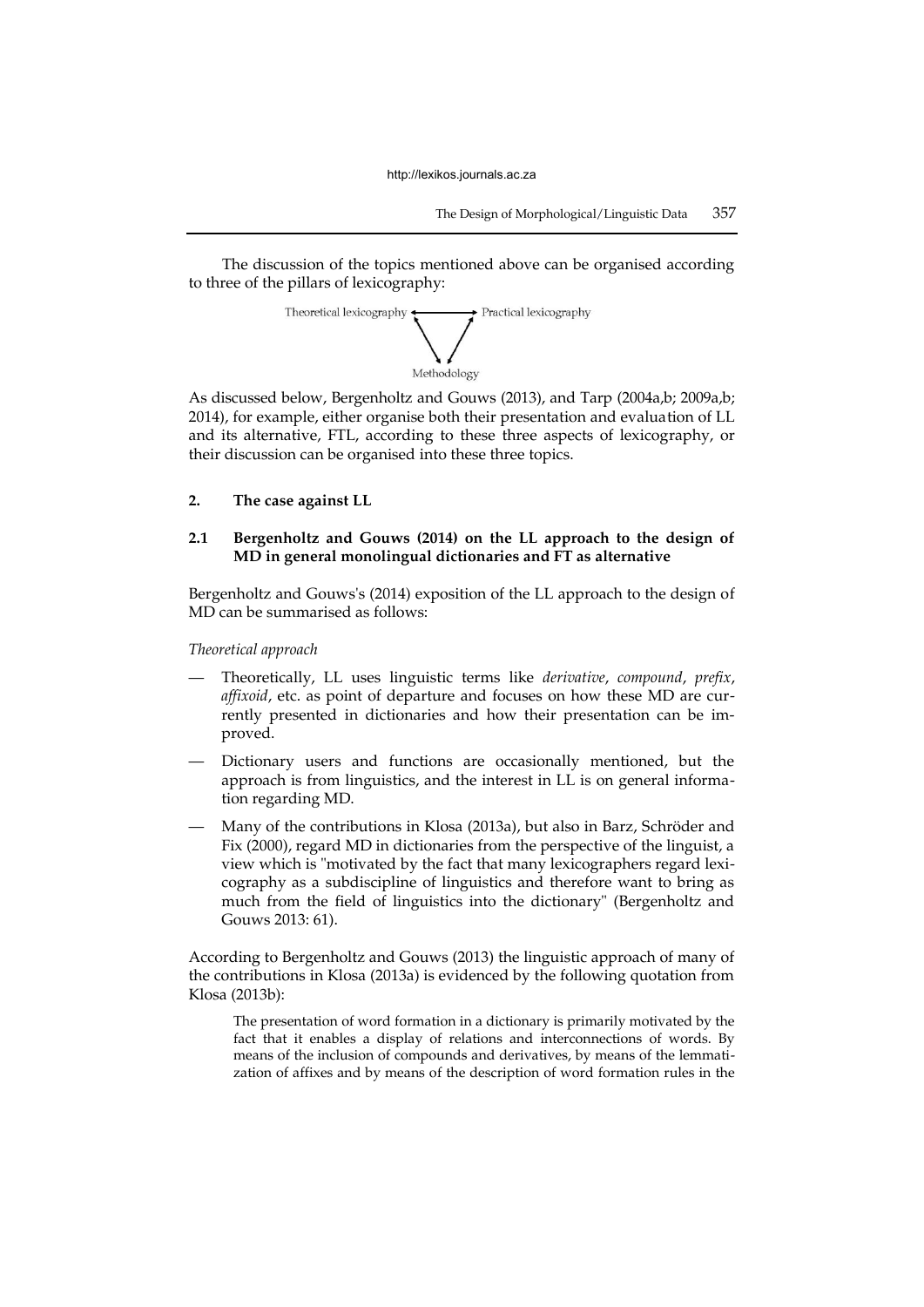dictionary grammar the interconnectivity of the vocabulary can be successfully indicated although the alphabetical ordering of head words in the dictionary can only display these relations in an inadequate way. In general the usability and effectiveness of dictionaries should be increased by the inclusion of word formation. The reception of items giving word formation can e.g. lead to an enrichment of the vocabulary especially for learners.

As has become customary in critique of LL, Bergenholtz and Gouws (2013) evaluate the theoretical, methodological and practical approach of LL to the design of MD in dictionaries from the tenets of FTL. They (cf. Bergenholtz and Gouws 2013: 59-61) offer the FTL view that the guiding theoretical principles should be the information needs experienced by dictionary users in different types of user situations. This should be followed by a consideration of the ways MD should (practically) be designed to support the envisaged target users of a given dictionary (cf. Bergenholtz and Gouws 2013: 58-59).

This theoretical approach is set within a broader consideration when it comes to the evaluation of competing theories (such as LL and FTL): "The question should be which theory, linguistic or otherwise, is appropriate to ensure that the selection, method and lexicographic presentation for a given dictionary with a specific genuine purpose can be achieved in an optimal way" (Bergenholtz and Gouws 2013: 61).

This theoretical assumption feeds into the questions used methodologically to ascertain users' views of the information needs they experience in different types of user situations.

# *Methodological approach*

The problems Bergenholtz and Gouws (2013) have with the methods used in LL are illustrated with Töpel's (2013) use of the questionnaire methodology. The main problems are a choice of an unrepresentative sample of respondents by way of self-selection (instead of choosing a representative sample by way of random selection), and the wrong kind of questions being asked of respondents (typically the kind of questions one would put to linguists or students of linguistics: Which of the following data categories do you regard as the most important? (Cf. Bergenholtz and Gouws 2013: 61 for a list.))

As alternative to Töpel's (2013) general question on what linguistic data users view as important, they proffer ones that probe the information needs of and their ranking by users in specific user situations: "Which items are extremely important when you use a dictionary as an aid to solve a reception problem? Or: Which items are extremely important when you are learning a language?" (Bergenholtz and Gouws 2013: 61.)

# *Practical approach*

Bergenholtz and Gouws's (2013) presentation and evaluation of the practical design of MD in *p*- and *e*-dictionaries are spread over two large sections of the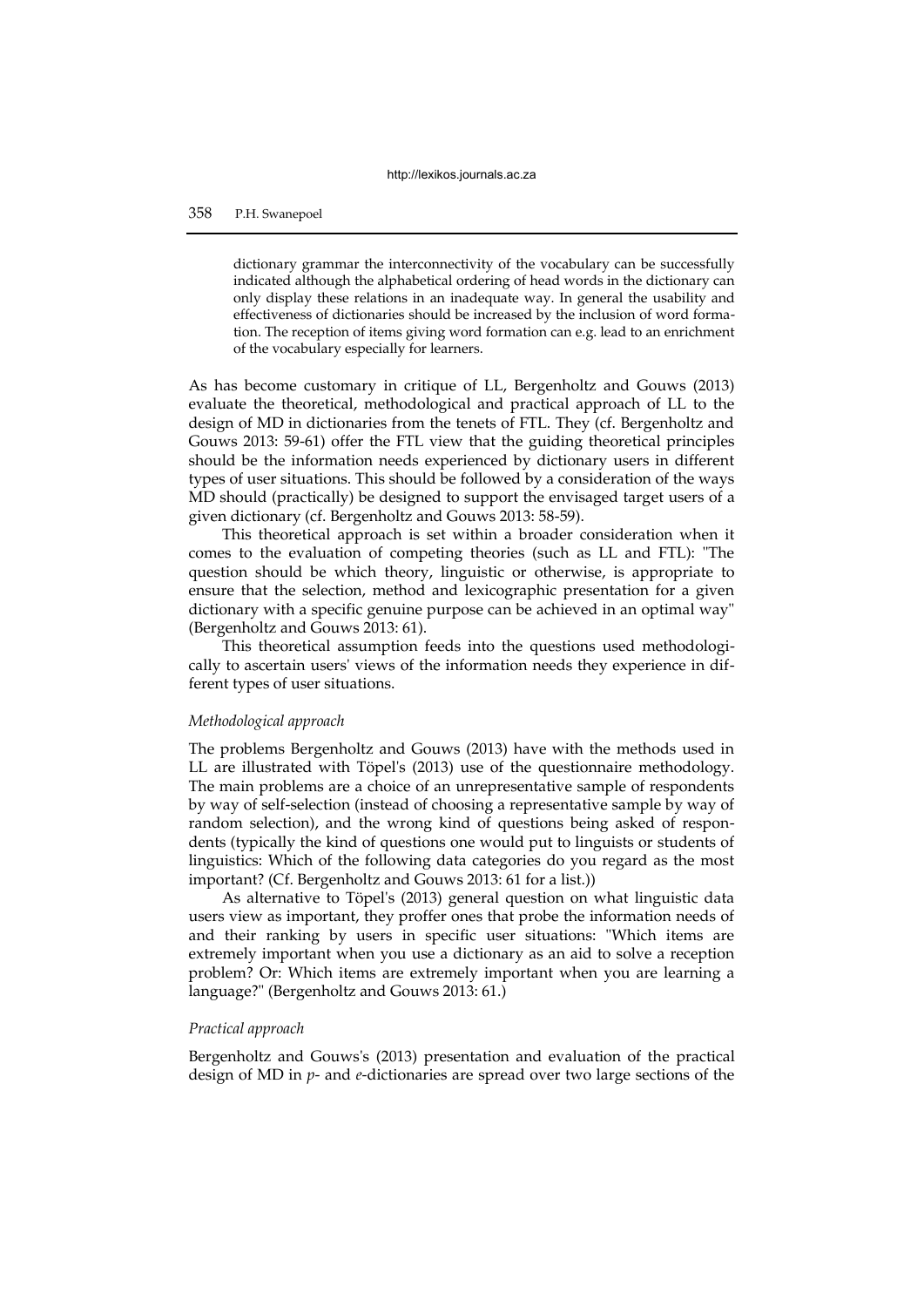article under the heading *2. The presentation of word formation products in current dictionaries* (cf. Bergenholtz and Gouws 2013: 61-70). Their conclusion is that most of these design options (most of those in *e*-dictionaries excluded) do not contribute to, or do not optimise, access to and comprehension of MD.

The evaluation criteria Bergenholtz and Gouws (2013) apply in this case are also dictated by FTL, viz. that the selection and presentation of MD should optimise access to and the comprehensibility of MD. Bergenholtz and Gouws (2013) also accept the assumption of FT that any dictionary should ideally be monofunctional, that is, support only one function, and provide users with only the data (no more and no less; cf. Tarp 2014: 63) they might need for one type of communicative or cognitive problem.

From these two statements of FT, Bergenholtz and Gouws (2013: 61) raise a further problem with the linguistic approach, viz. that it designs and produces dictionaries as "polyfunctional" tools, i.e. to provide help for a number of functions in the same dictionary. This practice leads to information overload for users (cf. also Tarp 2014). As they note: "one can also make, especially in the case of electronic dictionaries, monofunctional information tools, i.e. dictionaries, available to the users" (Bergenholtz and Gouws 2013: 61).

## **2.2 An evaluation of Bergenholtz and Gouws's (2013) perspective on MD in dictionaries**

Despite its simplicity of presentation, there are a number of problems with Bergenholtz and Gouws's (2013) presentation and evaluation of LL and the theoretical, methodological and practical aspects of FTL they present as alternative to LL.

#### *Theoretical aspects*

First of all, there is the reductionist presentation of LL. Bergenholtz and Gouws (2013: 61) claim that most lexicographers (of an LL persuasion) regard lexicography as a subdiscipline of linguistics and want to include in the dictionary as much from the wider field of linguistics as possible. However, they do not provide any reference to LL literature by way of justifying this opinion.

Secondly, no (FTL) alternative subtheory of MD is provided in Bergenholtz and Gouws (2013). It is left to the reader to try and build a general FT theory (from rather scant references) and to deduce a subtheory of MD from it.

Thirdly, the same reductionist approach to FT is followed in Bergenholtz and Gouws's (2013) account of the theoretical perspective in Klosa (2013). What is not mentioned is the fact that Klosa's (2013) reference here is to a complex theory of the content, structure and function of the mental lexicon and about its acquisition and use in such tasks as text reception, production and language learning. The theory of the content and structure of the mental lexicon as a network of interconnections between linguistic data associated with the lem-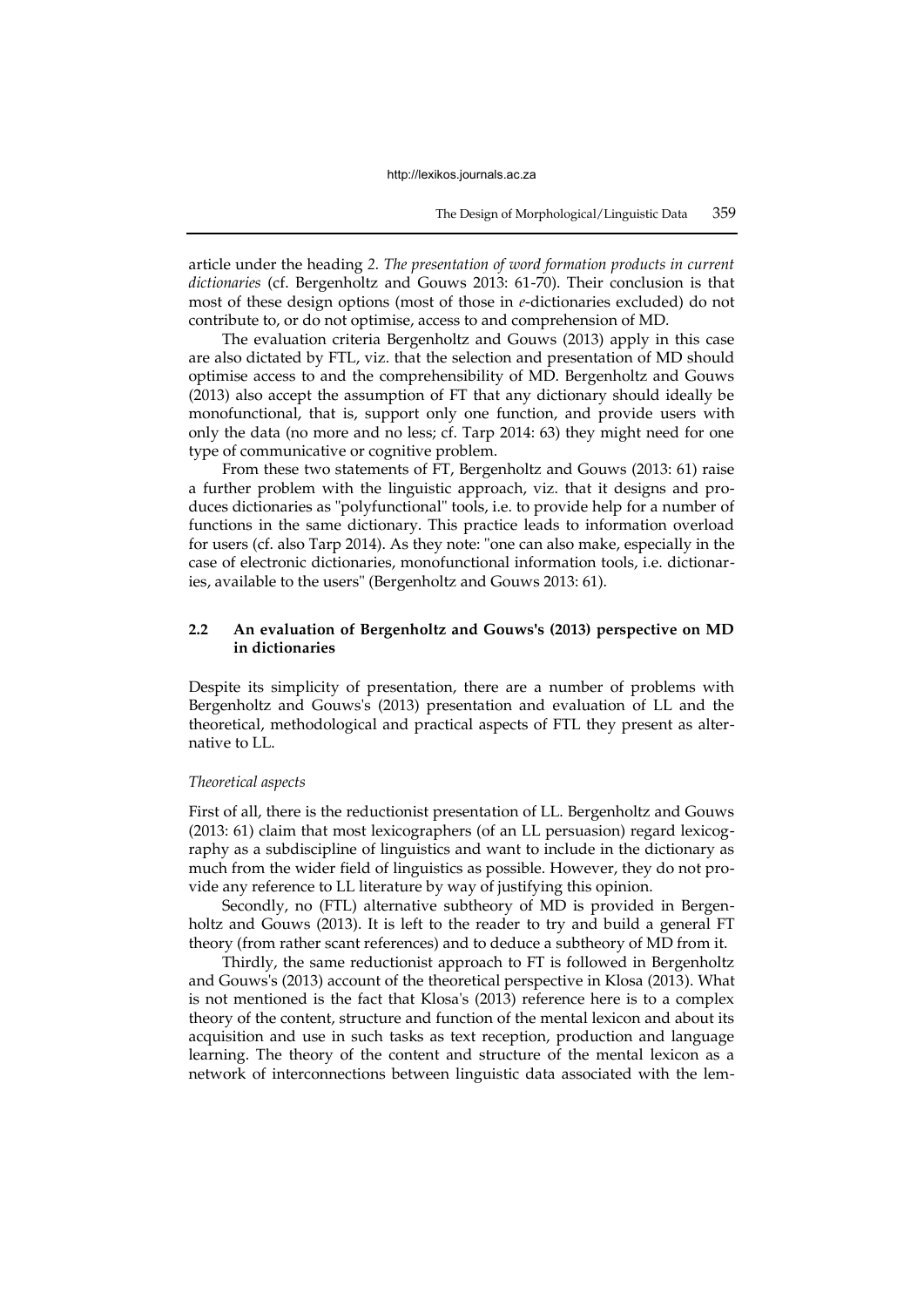mas/words of a L1/L2 is well-known, and is also the theoretical foundation of a project such as WordNet (cf. Felbaum 1998). Given that FTL is offered as an alternative to this linguistic-theoretical approach, one surely should expand on this linguistic theory to be able to evaluate the tenets of FTL as a theoretical alternative — a necessary step Bergenholtz and Gouws (2013) do not take.

A brief outline of the psycholinguistic theory of the mental lexicon is ample proof of the fact that it consists of a systematic collection of hypotheses that cover not only the theory of morphological knowledge, but also of its acquisition and teaching.

In the field of psycholinguistics, for example, there is strong, though not unqualified, theoretical and empirical support for the following, closely aligned, hypotheses and assumptions:

— *Morphological awareness* (abbreviated to: *MA*) plays a critical role in users' and learners' acquisition of the vocabulary of a language and word reading, reading comprehension and spelling development (Apel 2014: 197). Apel (2014: 200) proposes the following definition of MA (keeping in mind the proviso that MA is not static but a changing concept which develops over time, and differs according to the age and linguistic proficiency of  $L1/L2$  users):

Morphological awareness includes: (a) awareness of spoken and written forms of morphemes; (b) the meaning of affixes and the alterations in meaning and grammatical class they bring to base words/roots…; (c) the manner in which written affixes connect to base words/roots, including changes to those words/roots (e.g., doubling or dropping of consonants — PHS)…; and (d) the relation between base words/roots and their inflected or derived forms (e.g., knowing that a variety of words are related because they share the same base word/root … (Apel 2014: 200).

- Via the acquisition of the vocabulary of a language, users' MA plays a determining role in their acquisition and use of L1 and L2 literacy skills (i.e., narrowly defined, their reading, writing, speaking and listening skills in a language (L1 or L2)) (cf. Apel and Werfel 2014).
- MA instruction (with a control group) has some significant effects on one or more measures of MA (e.g. word reading, spelling, morphological analysis of unfamiliar words, etc.) (Carlisle 2010: 480).
- If adequately defined, and given a set of appropriate measures, users' and learners' MA of an L1 or L2 can be measured (and, as an extension to this, that users' and learners' vocabulary acquisition and use can be measured); for example, it is well known and documented with appropriate test items that EFL students have a low accuracy rate in the use of inflectional morphemes (cf. Jiang 2004: 603-604) (Apel 2014 and Apel, Diehm and Apel 2013 discuss a number of the tests tailored to the definition of MA provided by Apel 2014.)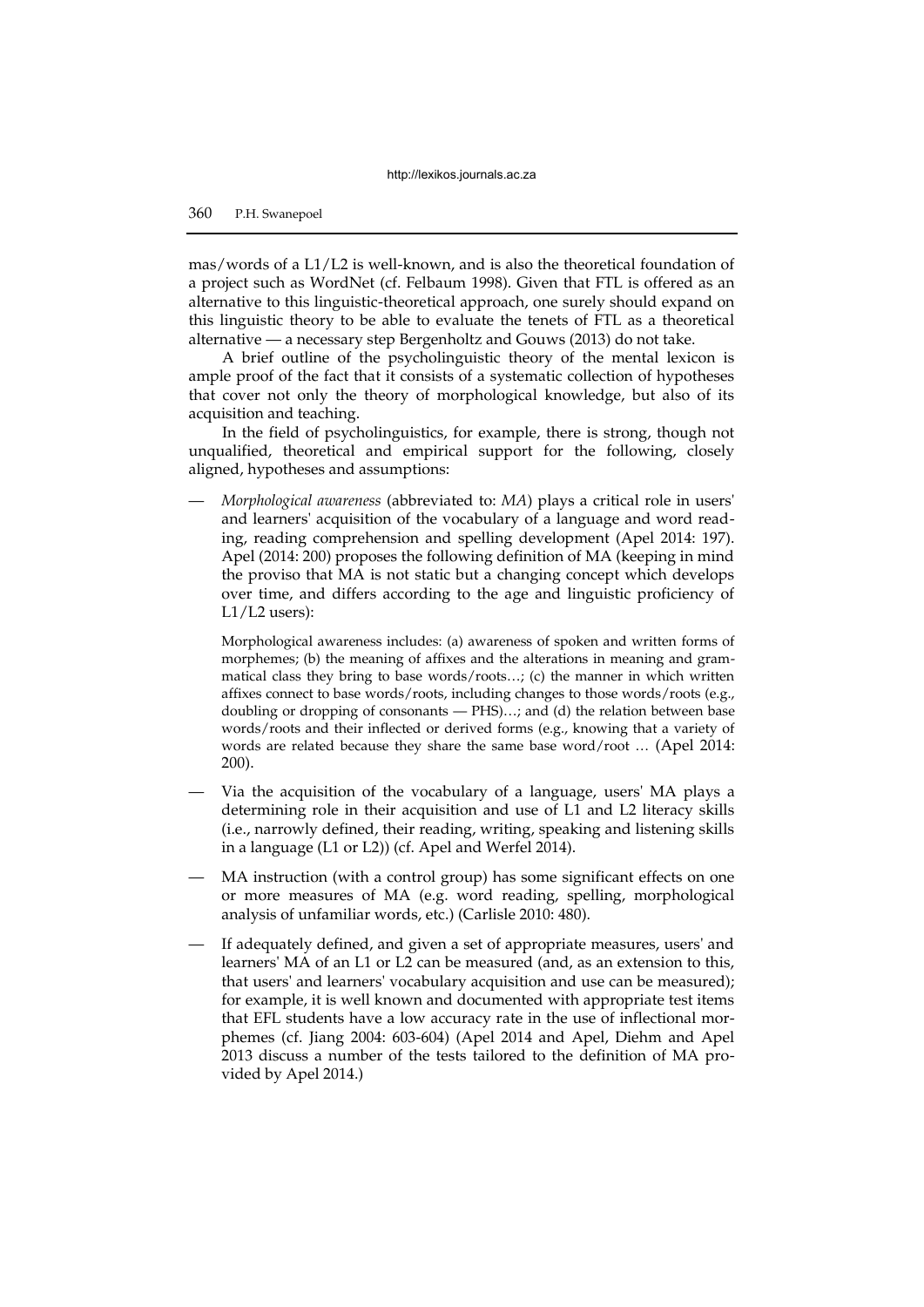- If necessary, users' and learners' MA can be rectified and improved by both implicit learning and explicit teaching (and acquisition) of the morphology of an L1 or/and an L2 (cf. Bowers and Kirby 2010), for which dictionaries can be used. Templeton (2011/2012) lists methods such as the following for the support of implicit and explicit learning: exercises to build awareness of the morphophonology link (morphology based spelling or the spelling-phonemic-meaning-morpheme link in, for example, *sign*/*signature*, *bomb*/*bombard*;) paradigm building (e.g., *courage*, *courageous*, *courageously*; *encourage*, *discourage*, *discouragingly*, *discourageable*); Take-Apart-Build-a-Word exercises (i.e. remove prefixes from words and then add suffixes to the remaining stem/base); word categorization activities to build awareness of the link between category and meaning in a paradigm (such as *bene*- in *benefactor*, *beneficial*, *benefit*, *benevolent*, *benediction*); unravelling the "semantic biography" (etymology) of a word to anchor its meaning.
- Given a set of appropriate instruments, the effects of various instruction techniques and strategies on users' and learners' acquisition and use of L1 and L2 literacy skills can be measured.

Carlisle (2010), for example, spells out the relationship between morphological awareness, phonology, orthography and meaning (or vocabulary) and reading ability, and lists a number of outcomes for the instruction of MA and to measure improvements in reading ability. These outcomes are listed here as they give some idea of the kind of morphological information dictionaries would have to contain to fulfil their cognitive function, i.e. to be a source for the acquisition of MA: learners' and users' recognition of spelling characters, morphemic segmentation, interpreting the meaning of novel words, derivation in sentence context, adding inflections, forming compounds and spelling polymorphemic words, forming and understanding morphological analogies, identifying and subtracting morphemes, spelling derivational prefixes and suffixes, spelling stems in pseudo words, reading pseudo words and reading words with morphological rules (cf. further, for example, Apel 2014, Apel and Werfel 2014, Bowers and Kirby 2010, Carlisle 2010, Carlisle and Stone 2005, Jiang 2004 and Templeton 2011/2012).

Needless to say, FT is presented as a theoretical alternative to LL, and specifically of MD in L1/L2 dictionaries, while it has nothing like the sort of complexity illustrated by the theoretical assumptions of MA in psycholinguistics.

Bergenholtz and Gouws (2013) also do not mention or discuss the fact that in the field of theoretical and practical lexicography, lexicography can rely on a number of resources, of which some are linguistic subtheories of morphology (cf., for example, Bauer, Lieber and Plag 2013) and others, for example, come from the field of computational (morphological) analysis of corpora (cf. for example De Pauw and De Schryver 2008). Schmid, Fitschen and Heid (2004) discuss how a computer program analyses German corpora morphologically,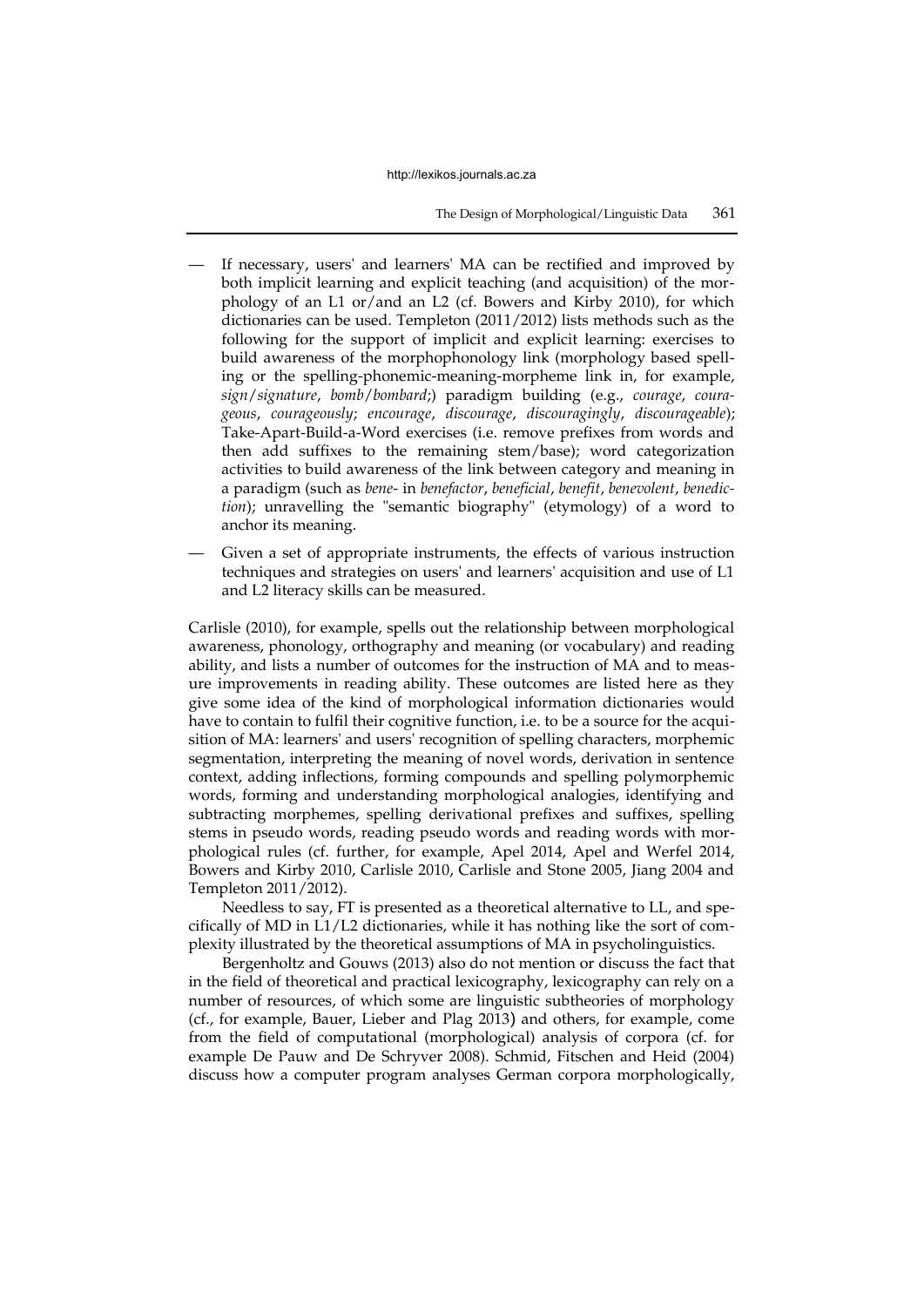and Evert and Lüdeling (2001) indicate how the productivity of morphological word forms can be measured automatically in corpus analysis. In all three of these cases, usable and appropriate guidelines for the design of dictionaries are presented or can be deduced.

Bergenholtz and Gouws (2013) uncritically accept and do not discuss the fact that the FLT approach is presented as a *lexicography theory*. There are various strategies one could follow if one does not want to problematize this fact: simply present the tenets of FT as a well-known, accepted and unproblematic concept; do not define the central concepts on which FT rests, such as "theory", "method", "guideline" (for practical lexicography); define the central concepts as vaguely as possible or define them in a reductionist way so that only FT as theory, FT methods and guidelines for dictionary design are acceptable (cf. the discussion below). Bergenholtz and Gouws (2013) opt for the first two options. However, simply presenting FT as an unproblematic concept does not make it so. Anyone could still question its status as a theory. Legitimate questions would be, for example: Is FT a theory at all or simply a set of guidelines for the practical design of dictionaries? Precisely of what is FT a theory, if a theory? and so on. This point is taken up again in Section 3.

# *Methodological problems*

Bergenholtz and Gouws's (2013) critique of the LL/Töpel's (2013) application of the questionnaire as a method focuses, firstly, on the fact that it employs a selfselected, unrepresentative sample of respondents. This, however, is common practice in user research, and manuals of methods warn that researchers must account for this in their interpretation of the research results they generate. This is also a practice that researchers (such as Töpel 2013) adhere to in their discussion of the status of their research findings. To generalize one's research findings to a whole population if they are in fact based on a unrepresentative selfselected sample of respondents is simply bad research practice and as such unacceptable. However, Bergenholtz and Gouws (2013) do not discuss these well-known methodological hedges, but simply reject this kind of research methodology.

The second point is that Bergenholtz and Gouws (2013), in providing a set of alternative FTL inspired questions for user research, are highly misleading. Simply because FTL, by design (cf. Tarp 2014), does not embark on or support such empirical research on users, user needs, usage situations, etc., as proponents of FTL rely on the subjective opinions of lexicographers or trained teachers for this purpose (cf. Tarp 2014 and the discussion in Section 3 below).

#### *Practical problems*

Two alternative criteria on which Bergenholtz and Gouws (2013) rely in their critique of LL practice, are that in the design of dictionaries (a) ease of access to data and (b) the comprehensibility of the data, once found, are of prime importance. This methodology is evident in the way Bergenholtz and Gouws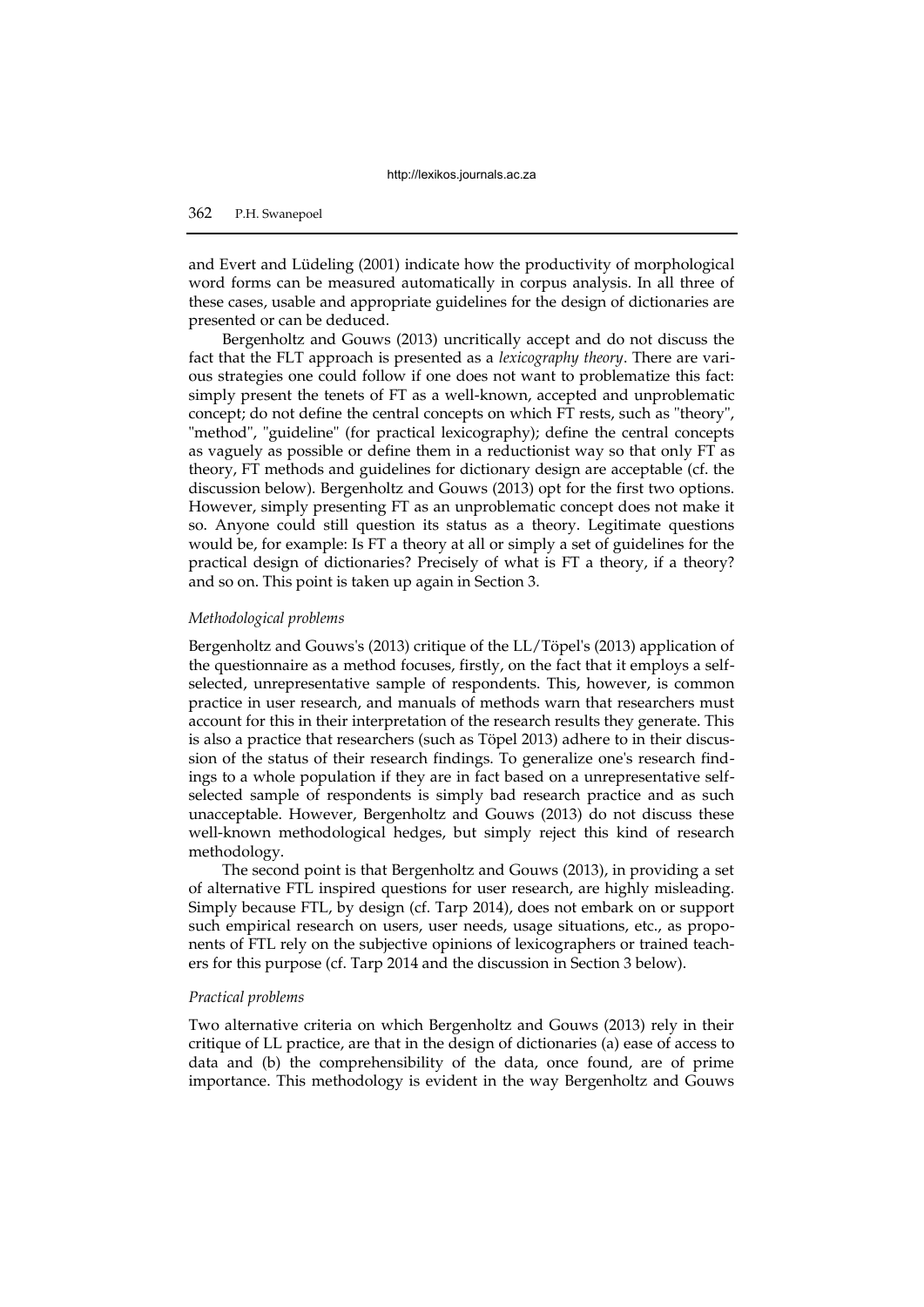(2013) evaluate the current design features (of MD and linguistic data) of printed and electronic dictionaries.

The first fact to be mentioned is that concern about the access to and comprehensibility of MD/linguistic data in monolingual dictionaries is not confined to FT. Various designs for the content and structure of entries, and their evaluation to improve access and comprehensibility, were among the focus areas in the development of the so-called "Big Five" monolingual dictionaries (cf., for example, Swanepoel 2001).

The second point one must make is that Bergenholtz and Gouws (2013), in their evaluation of the access to and comprehensibility of MD in printed and electronic dictionaries, revert to the FTL practice of substituting users and their experiences with the subjective opinions of lexicographers/linguists/researchers on these issues. This methodology is evident in the way Bergenholtz and Gouws (2013) act on behalf of the user in their analysis of the problems users (could) experience with the selection and presentation of MD in, especially, printed dictionaries. In their analysis of the techniques used to present MD in current monolingual dictionaries, Bergenholtz and Gouws (2013: 61-69) present possible or hypothetical problems users may experience when accessing information on MD, comprehending both the dictionary's selection and presentation policy or comprehending the presented MD itself as if they were the actual experiences of users. A few examples (cf. Bergenholtz and Gouws 2013: 61-69):

- on presenting derivatives and compounds as unexplained run-on lists in articles without indicating which of the polysemous meanings of a lemma apply to them: "There is no way the user will know which sense applies in the different complex forms, i.e. derivatives and compounds"
- on presenting complex forms as (unexplained) run-ons in articles and not also as (fully treated) lemmas in the main word list: "The user is at a loss when having to decide where to find a given compound or derivative: attached to the article of the lemma presenting the first stem (of derivations or compounds — PHS) or included in its own alphabetic position as guiding element of a separate article"
- on presenting linking morphemes in run-on lists with a tilde (to mark the place the lemma would occupy) and the linking morpheme as part of the next morpheme: "This form of textual condensation … makes it difficult for the average user to quickly interpret the compound correctly. If the linking morpheme does not occur in all complex forms the presentation confuses the user even more".

Obviously their commitment to research on the functional variables that should determine the design of dictionaries is nothing but lip service as it does not guide anything in FT.

What is noticeable is the FT requirement that all dictionaries should only provide the data users need for specific functions, not more nor less, as more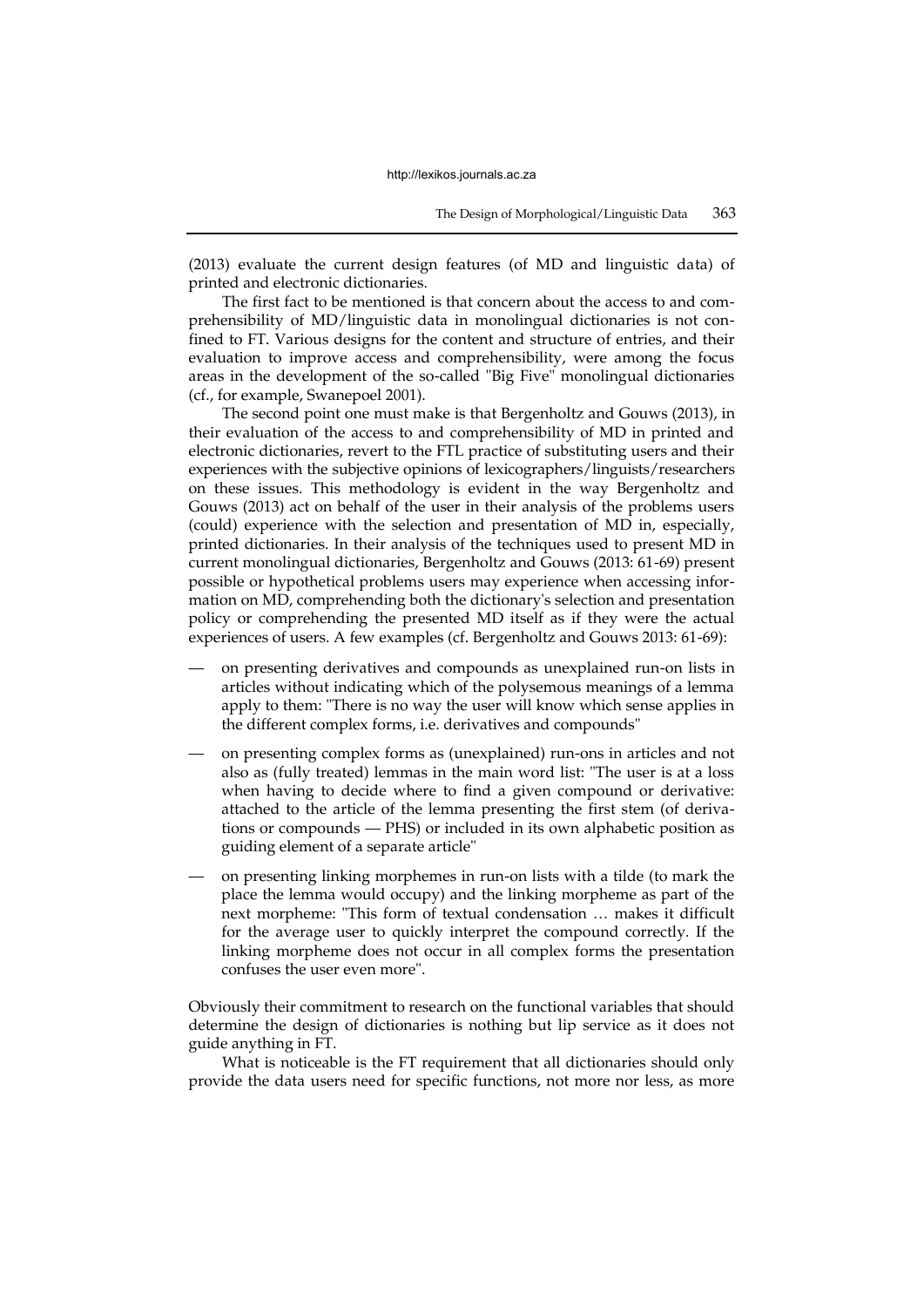## 364 P.H. Swanepoel

information inevitably leads to information overload for users and the abortion of consultations. This view is striking for its static image of the user of dictionaries. No allowances are made in this approach for the fact that users could progress in their acquisition of lexicographic skills, or that users could be strategic users of texts: they could have different (information) goals in approaching texts, different reading and interpretation techniques which they adjust to their goals, etc. They could acquire these strategies very early in their confrontation with various kinds of printed and electronic and verbal and visual texts, and they could activate these strategies and skills when confronted with new (kinds of) texts. There is a significant body of research (too much to list comprehensively) on the acquisition and use of literacy skills to inform research on how users in fact process lexicographic texts.

This view of users as dynamic participants in their confrontation with lexicographic texts also questions the assumption of FTL that if one designs lexicographic texts according to the functional variables discerned in FTL, this ensures that users will receive the data they need and deduce from the data the correct information. Heid (2011), however, illustrates with his research on the usability of lexicographic texts that such assumptions do not align with the findings of empirical research. One could also add that most probably — and this is an assumption for empirical research — there are numerous other variables (other than those distinguished in FTL) that intervene in the complex process in the users' heads from their interpretation of the data presented in dictionaries to what they deduce as information from this data and finally apply to satisfy their information needs in text reception, production and the acquisition and use of L1/L2. One thing that the uses and gratification framework — referred to by Leroyer 2011 as a foundation of FTL — teaches (cf., for example, Pitout 2009: 391-398), is that one should not only approach the question of dictionary design from its complex effects on users, but also from the perspective of what the user, as a dynamic participant, does with lexicographic texts (cf., for example, Pitout 2009: 398-410 on the theoretical assumptions and methodology of reception studies).

If one does, however, overlook this confusion of fact and hypotheses, Bergenholtz and Gouws (2013) do provide a useful list of all the possible ways in which MD can be presented in *p*- and *e*-dictionaries. If one simply lists all the possibilities, lexicographers have a useful tool at their disposal for the selection and presentation of MD, which, however, still has to be tested empirically for effectiveness, or, as Heid (2011) illustrates, for usability. Bergenholtz and Gouws (2013: 61-67), for example, present a list of design options within a dictionary article:

- each complex form as a lemma, with a full treatment of its morphological properties
- as an unexplained run-on list, after the treatment of a lemma, with a tilde as place marker for the lemma, with alphabetic ordering of complex forms,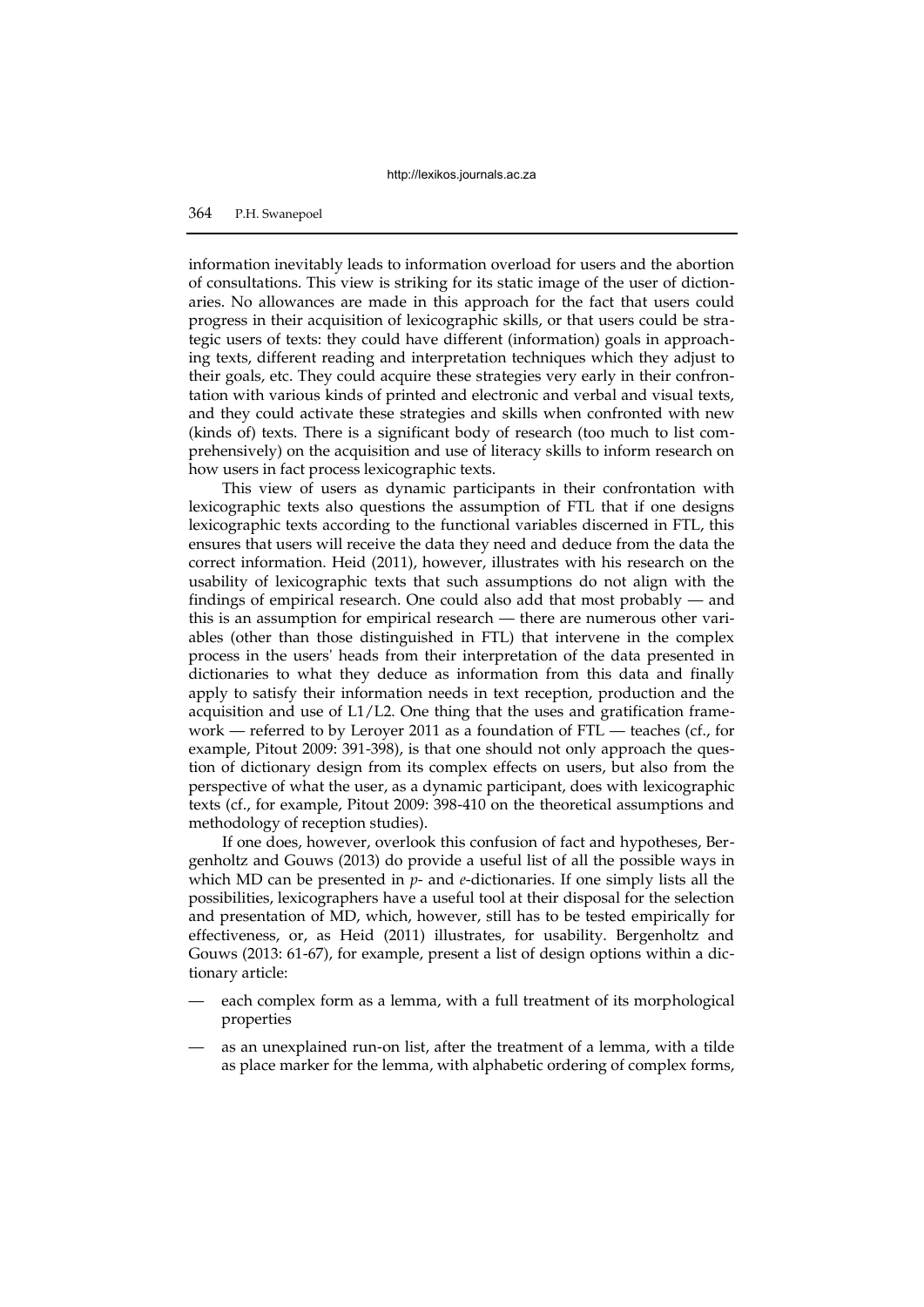but with no differentiation of types of complex forms or treatment of the complex forms in the list (if complex forms are taken to be self-explanatory with regard to their meaning)

- as a run-on list in an article with indication of morpho-syntactic/morphosemantic properties and a combination of an alphabetic and a syntactic/ semantic ordering of complex forms' properties
- as a run-on list after the senses of a polysemous lemma have been treated (thus with no indication of what sense of the lemma applies to what complex forms; usually the main sense applies to all complex forms listed, but this is not necessarily so)
- as a run-on list directly after treatment of each sense of the lemma so that it is clear what sense applies to the meaning of a list of complex forms, or by explicitly linking a complex form and the sense of the lemma that applies
- placing of linking morphemes in a run-on list after the tilde (as place holder for the lemma) as following element before the last stem of compounds
- use within an article of a morphological comment
- indication of the variants of a complex lemma either in one article or in separate articles with an indication of the preferred variant

Bergenholtz and Gouws (2013: 67-70) continue the listing of design options utilised in electronic dictionaries and include a section on where else MD can be found in dictionaries (e.g. in outer texts such as the user guide and dictionary grammar).

Much the same methodology is used in Bergenholtz and Gouws (2013: 70-74) in analysing users' needs for MD/linguistic data in text production and reception and L1/L2 acquisition. No empirical research is done to establish users' information needs in these usage situations; instead, they are the result of the subjective opinion of the lexicographer/linguist/researcher.

A further problem is that in Bergenholtz and Gouws (2013: 70-74) the length of the discussion of users' needs is no indication of the depth of analysis of users' need for MD. If one eliminates the long-winded explanations of potential problems users may have with information on MD and analyses of examples, their discussion can be summarized as follows:

text reception: the meaning of a morphologically complex form; apart from an explanation of the meaning of a complex form (restricted to the products of derivation and compounding), a Google-like function is needed to correct incorrect spelling of complex forms or to suggest alternative spellings;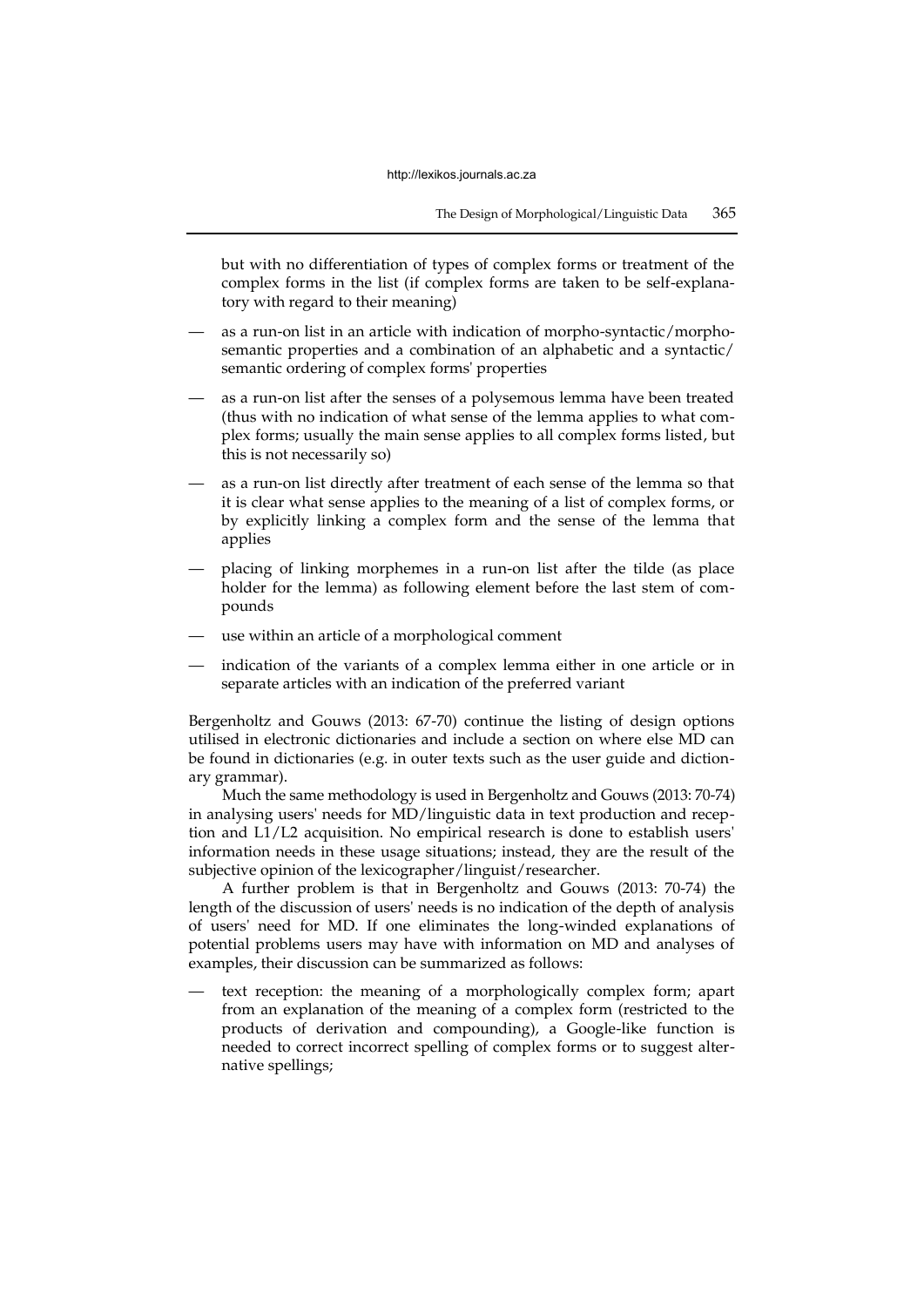- text production: information that a complex word exists, how it is spelled, whether or not it has a linking morpheme, what morphological variants a complex form has, what the preferred form is if it has variants, and what irregular word formation processes are involved in the production of a specific complex form. Ideally a dictionary should contain all the complex forms of language as lemmas with their own articles, as including complex forms only as run-ons in articles has a very limited supporting function;
- language learning: users often consult grammars instead of dictionaries for this purpose; dictionaries must contain dictionary grammars which spell out the general, predictable word formation rules used in a language; articles should contain information on the use of word-specific irregular word formation processes; articles and the entries in the dictionary grammar must be cross-referenced; comments with complementary info on word formation can be added to articles; linguistic terms pertaining to morphological phenomena could be included as explained lemmas in the main word list.

The first problem with this list of MD that users may need, is its reductionist nature, especially if compared to Tarp's (2004a,b) discussion of the MD that users of dictionaries need in the case of text production, reception and language acquisition or, for example, Bauer, Lieber and Plag's (2013) in-depth discussion of a wide range of morphological phenomena in English. One does not even get an idea of the selection and presentation of MD in a printed, monolingual LL dictionary such as *The Cambridge Advanced Learner's Dictionary*. This dictionary includes, for example, outer texts with information about prefixes and suffixes, plus regular word formation rules, the formation of irregular verbs, word families and an extensive list of geographical names plus (ir)regular derivation of adjectives from place names and person names from place names. Affixes are also treated as lemmas of the main list with their morphological properties. These design options support Tarp's (2004a,b) contention that polyfunctional printed L2 dictionaries can in fact provide users of the MD with information they may need in text production, reception and L2 language learning.

Bergenholtz and Gouws (2013) only work with the generic labels *derivation* and *compounding*, and working through their article, one has no idea of the complexity of MD that these two generic labels are intended to cover in the design of language dictionaries.

When evaluating Bergenholtz and Gouws's (2013) presentation and evaluation of LL and FTL as an alternative to it, it is evident that their analyses, the alternatives they provide, and their evaluation of theories, methods and practical guidelines are problematic. Their presentation of LL, for example, is utterly reductionist and their evaluations on the basis of FTL criteria are not convincing. The same holds for their exposition of the tenets of FTL: as is argued extensively in the foregoing, the theoretical, methodological and practi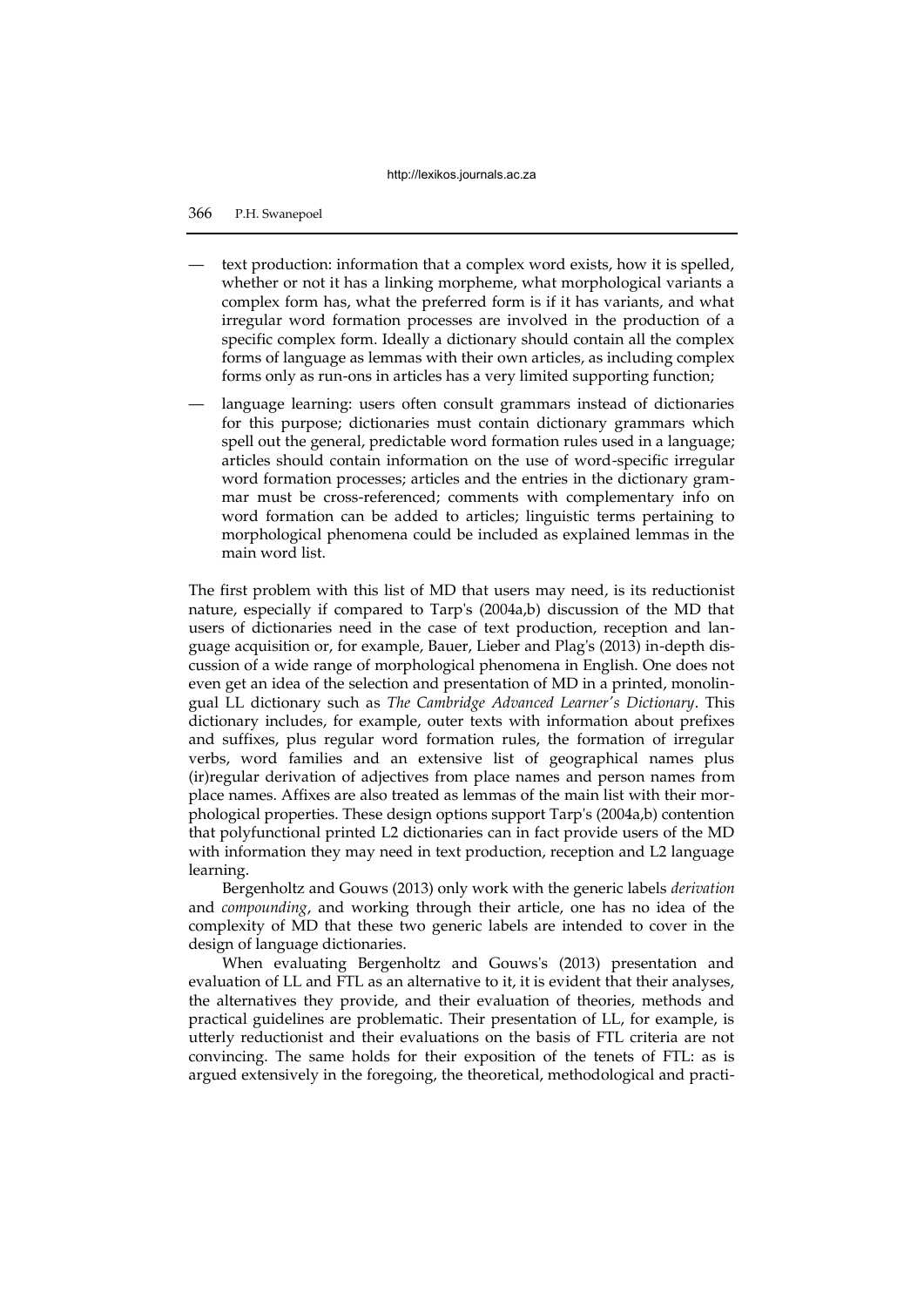cal aspects of FTL, as presented in Bergenholtz and Gouws (2013), is fraught with difficulties and as such FTL is not a viable alternative for LL.

In the next section a wider perspective of the problems of FTL is provided.

# **3. The tenets and rhetorical strategies of FTL: a wider perspective**

As was argued in Sections 1 and 2, debunking LL and promoting FTL is not a rhetorical strategy confined to FTL views on the theoretical, methodological and practical aspects of the selection and presentation of MD in general monolingual dictionaries, but a general strategy used in the growing corpus of studies on FTL. In Section 3 this general strategy is outlined and evaluated in more detail. Given the length restrictions on articles, a choice of resources on FTL had to be made. The resources were selected to support the view that FTL underwent a large degree of expansion and precision in its formulation of the theoretical, methodological and practical aspects of FTL, but that these aspects of FTL are also highly problematic.

#### *Reservations*

Before outlining the FTL strategy, two important reservations have to be made. The first is that FTL literature in which proponents of FTL debunk LL solely on the basis of the intuitions of lexicographers/linguists/researchers, i.e. without references to relevant literature and empirical analyses to support their views, will be left out in further discussion. A typical example of this approach/method is illustrated in Bergenholtz (2011). A few examples will suffice (cf. Bergenholtz 2011 for an in-depth discussion).

- In LL, linguists "masquerade" as lexicographers (Bergenholtz 2011: 188).
- In LL, linguists regard the polyfunctional dictionary (which contains "as many items as possible in order to satisfy the largest number of different user needs") as *the* dictionary (Bergenholtz 2011: 188).
- In LL, almost "all of those who call themselves lexicographers ... are of the view that lexicography is a linguistic discipline" (Bergenholtz 2011: 189).
- In LL, linguists have robbed lexicography of its status as a scientific discipline (Bergenholtz 2011: 189-190).
- In LL, "The structural description of existing dictionaries (which I believe is a reference to Wiegandian scientific studies of dictionary structures — PHS) — became partly a mixture of hard-to-grasp theories and contemplative analyses, which, at best, do not get in the way of future dictionary concepts" (Bergenholtz 2011: 190).
- In LL, "most of the studies of dictionary usage were carried out in the most unscientific way imaginable, as they were conducted without any knowl-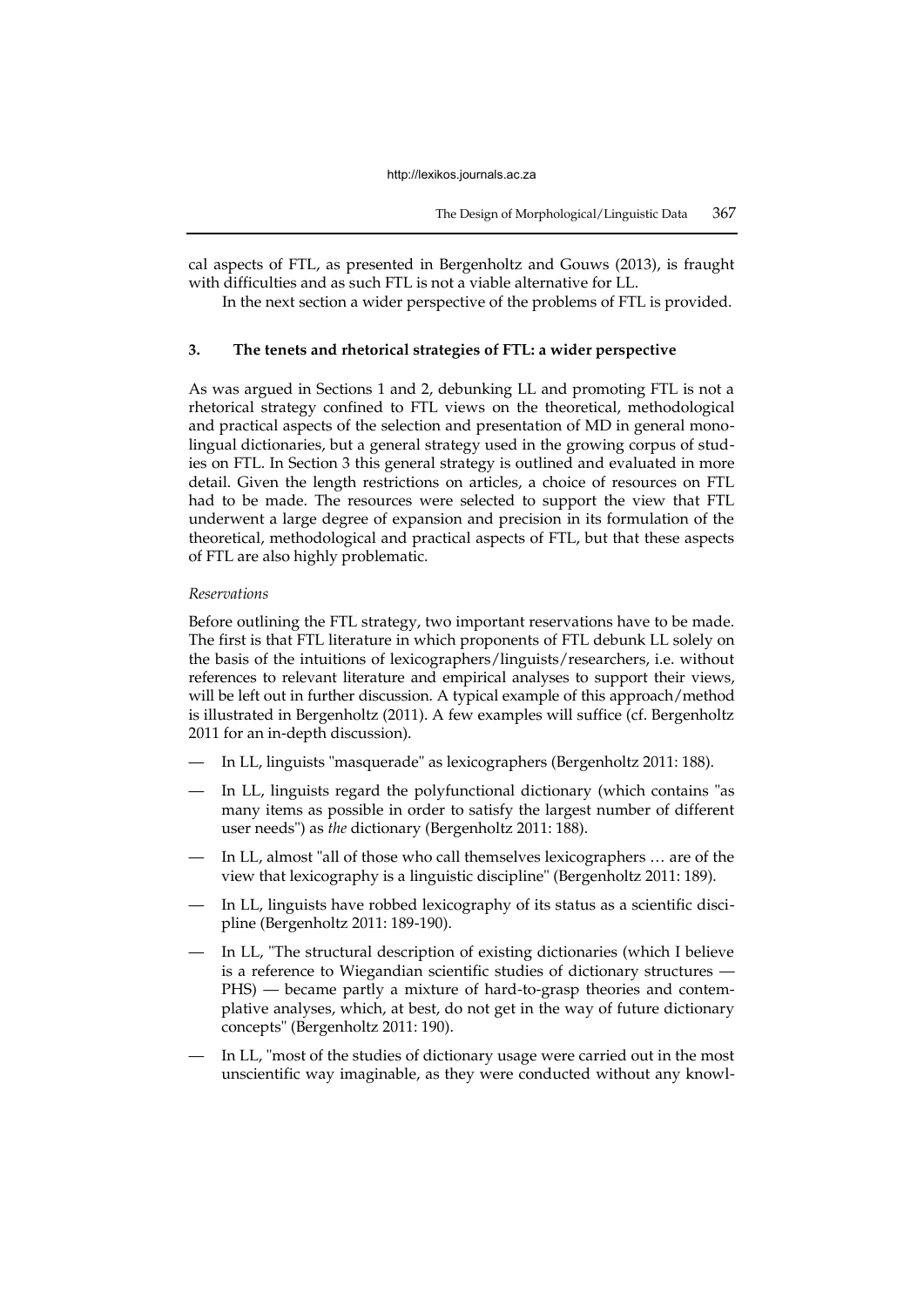edge and without use of the methods of the social sciences"; they do not satisfy the two fundamental requirements for scientific surveys, viz. that they must sample a section of the population that "can be statistically viewed as representative of the entire population" and that respondents must be selected on the basis of this principle; surveys do not probe "the real needs of users, only … linguistic phenomena" (Bergenholtz 2011: 190).

To summarise, Bergenholtz (2011: 190) makes the following statement: "… many of the lexicographic proposals put forward during the past 40 years for changing or improving lexicographic practice were often more harmful than useful" (Bergenholtz 2011: 190). Such an approach makes any discussion of its merits or problems impossible.

The second point to be made, is that despite the differences between FTL and LL, both overlap to a large extent in the production of *e*-dictionaries. Of most English L1/L2 language dictionaries, for example, electronic versions already exist, or are in production, and given the fierce competition in the market, it would be suicide if commercial producers of language dictionaries did not optimize the use of computer technologies for this purpose and employ the necessary teams of lexicographers, subject specialists (linguists), and computer experts to do so. Research (within FTL, especially) on the architecture of electronic databases to optimize the production of various dictionary types, user customization, access and comprehensibility of data and macro- and microarchitecture, etc. is therefore of equal importance for modern FTL and for LL (cf., for example, Bothma 2011, Nielsen and Almind 2011, and Spohr 2011).

How FT and LL differ — and this is crucial — is the theory and theorydriven methods used in each of the sub-phases of dictionary planning, production and publication. FT prioritizes the intended functions of a dictionary (cf. Tarp 2004a,b; 2009a,b; 2014) as the major theoretical determinant and methodology of lexicographers'/linguists'/researchers' opinions on all aspects of users that affect the design of FTL e-dictionaries. LL, in contrast, draws on a larger theoretical pool of options for its theoretic foundation and prioritizes (where applicable) the methods of empirical research commonly used in the social sciences. These aspects of FTL are discussed at length in, for example, Tarp (2004a,b; 2009a,b; and 2014), and these sources are used here to explicate and evaluate FTL.

As will be argued below, both FTL and LL are based on the assumption that they have a theoretical component (itself consisting of one or more general and various subtheories) that informs the practical planning, production and publication of dictionaries or lexicographic tools. The methodological component refers to both the methods used to build relevant theories and concepts (that inform lexicography as practice) and the methods, determined or motivated by the theoretical assumptions one uses in the various phases, generally followed in the planning, production and publication of dictionaries/lexicographic works.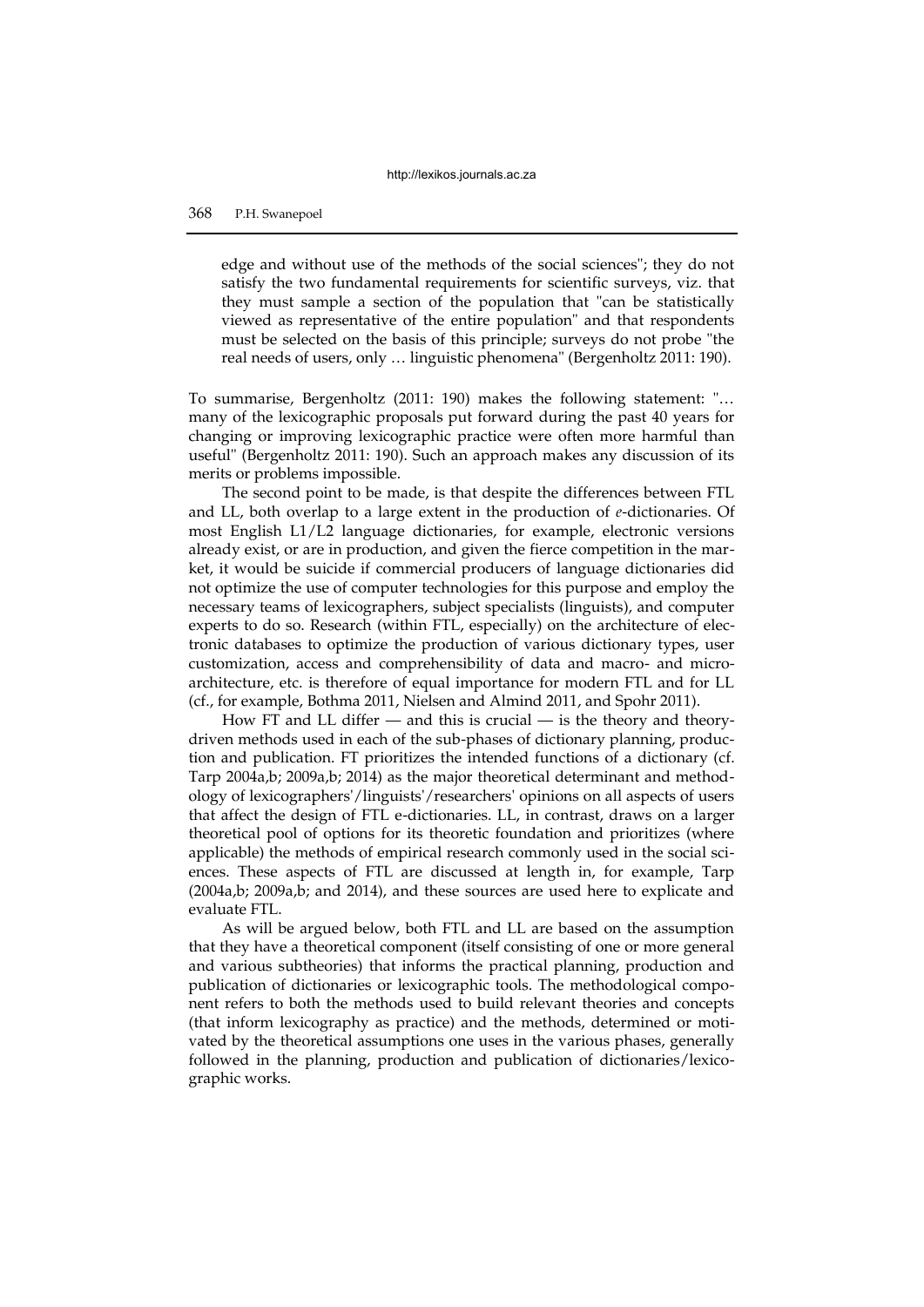## *The general tenets of FTL*

Tarp (2009b: 157-158) distinguishes between general lexicographic theories ("containing general summarizing statements about lexicography", such as FT — PHS) and specific theories (containing statements about the sub-areas of lexicography, e.g. a theory of morphology); between a specific sub-theory which is integrated in a general theory of lexicography and "which helps to enrich the general theory and strengthen its status" (p. 158), and a sub-theory which is not integrated in a general theory of lexicography.

Typical examples of the latter, according to Tarp (2009b: 158), are linguistic theories "from which linguistic concepts, theories, and methods are transferred uncritically to lexicography", i.e. not transformed and not integrated into a general theory of lexicography.

Although Tarp (2009a) rejects non-integrated linguistic theories as candidates for (sub-)theories of lexicography, Tarp (2014) is rather generous with regard to the candidate(s) for the choice of a general lexicographical theory. Tarp (2014) defines the field broadly, in correspondence with what he defines as the research object/subject field of lexicography: dictionaries and all other kinds of reference works. As Tarp (2014: 61) notes, these reference works have traditionally covered "almost every area of human activity and every discipline related to these areas". All concepts, theories and methods of these disciplines, and, one could assume, also the way in which they determined the design of these reference works, are thus potential candidates for the choice of a general theory of lexicography and relevant methods.

However, Tarp (2014) limits the choice of theory-embedded/theoryderived methods by the first general principle of methodology (of FT), which determines that the choice of concepts, theories and methods must have been "subjected to critical analysis with a view to determining what should be rejected, what can be used, and how useful factors can be adjusted and adapted to suit the particular nature of lexicography" (Tarp 2014: 62, quoted from Tarp 2008: 12). Based on this principle, a number of methods of linguistics for the analyses, description and formalization/standardization of language (i.e. linguistic theories and methods) have been evaluated and either rejected on the grounds of or adapted to the tenets of FT (cf. Tarp 2014: 62 for a discussion).

However, the only alternative theory to existing linguistic theories and methods that Tarp (2014: 62) proposes as the candidate for a general theory of lexicography is the well-known, central tenet of FTL:

The function theory is based upon the axiomatic statement that dictionaries and other lexicographic reference tools are utility tools which are, or should be, designed to attend specific types of punctual information need which specific type of user may have in specific types of situation of context.

As a theory, FT is taken as the yardstick for the choice of concepts, theories and methods because it addresses the "question of solving the concrete types of information needs which different types of users may experience in different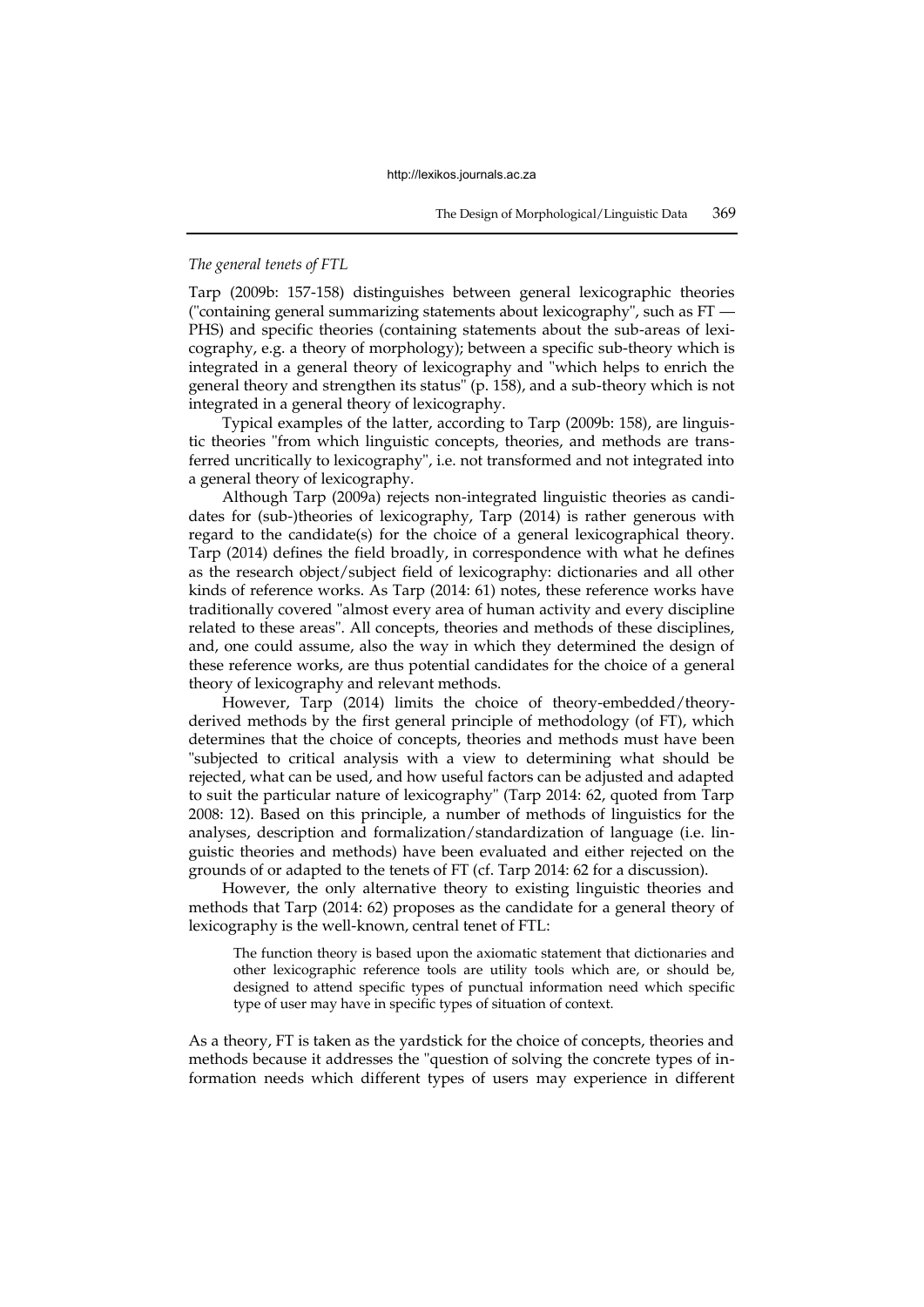communicative situations" (Tarp 2014: 62). Evaluated from this perspective, linguistic concepts, theories and methods are rejected or adapted because "They are, so to say, not sufficiently focused on the specific tasks to be solved by lexicography (as specified in FT — PHS)" (Tarp 2014: 62).

From FT it also follows that the focus of empirical research for the design of dictionaries would be the types of users, their information/morphological needs and the usage situations in which these needs arise.

According to Tarp (2014: 63), lexicographical functions are the data a dictionary provides for the information needs specific users may have in specific situations of use. These functions, communicative (i.e. text production and reception, translation) and cognitive (i.e., knowledge in general, L1 and L2 acquisition and use in particular), are, according to a second general principle of methodology, the cornerstone of any decision regarding the selection and presentation of (linguistic/morphological) data and users' access to it.

Tarp (2009b: 156) formalizes as a general principle of methodology for the conception and production of dictionaries that it is necessary:

- 1. to determine the types of categories of data to be included in the dictionary;
- 2. to present these data in such a way that it is easy for the user to retrieve the needed information;
- 3. to guarantee quick and easy access to these data; and
- 4. to ensure that the data are correct.

1-3 require lexicographic principles which allow quick and easy data access for consultation purposes (Tarp 2009b: 160); and 1-3 must be the task of a person with specialized knowledge of lexicography; 4 requires the contribution of an expert in the specific field in question (cf. Tarp 2009a: 156-157).

To the requirement of easy access to data and the requirement that such data be comprehensible, Tarp (2014: 63) introduces by a third general rule of methodology that methods should be selected, designed and adapted "with a view to selecting, preparing and presenting as *little data as possible* to the users in each consultation", i.e. to present users with enough data to solve their information problems, but to avoid an overload of information, or, that dictionaries should provide users with the exact amount of data (a quantitative criterion) and data types (the qualitative criterion).

This restriction arises from the "well-known" fact that data overload in both printed and electronic dictionaries "tends to obstruct both access to the relevant data and retrieval of the needed information" (Tarp 2014: 63). According to Tarp (2014: 63), however, the information overload is unavoidable in polyfunctional printed dictionaries. In contrast, though, it is possible to avoid this problem by producing monofunctional electronic dictionaries (from polyfunctional databases, one must add) by utilising available computer technologies and techniques.

Tarp (2014: 60) explicitly notes that methods "should not only be com-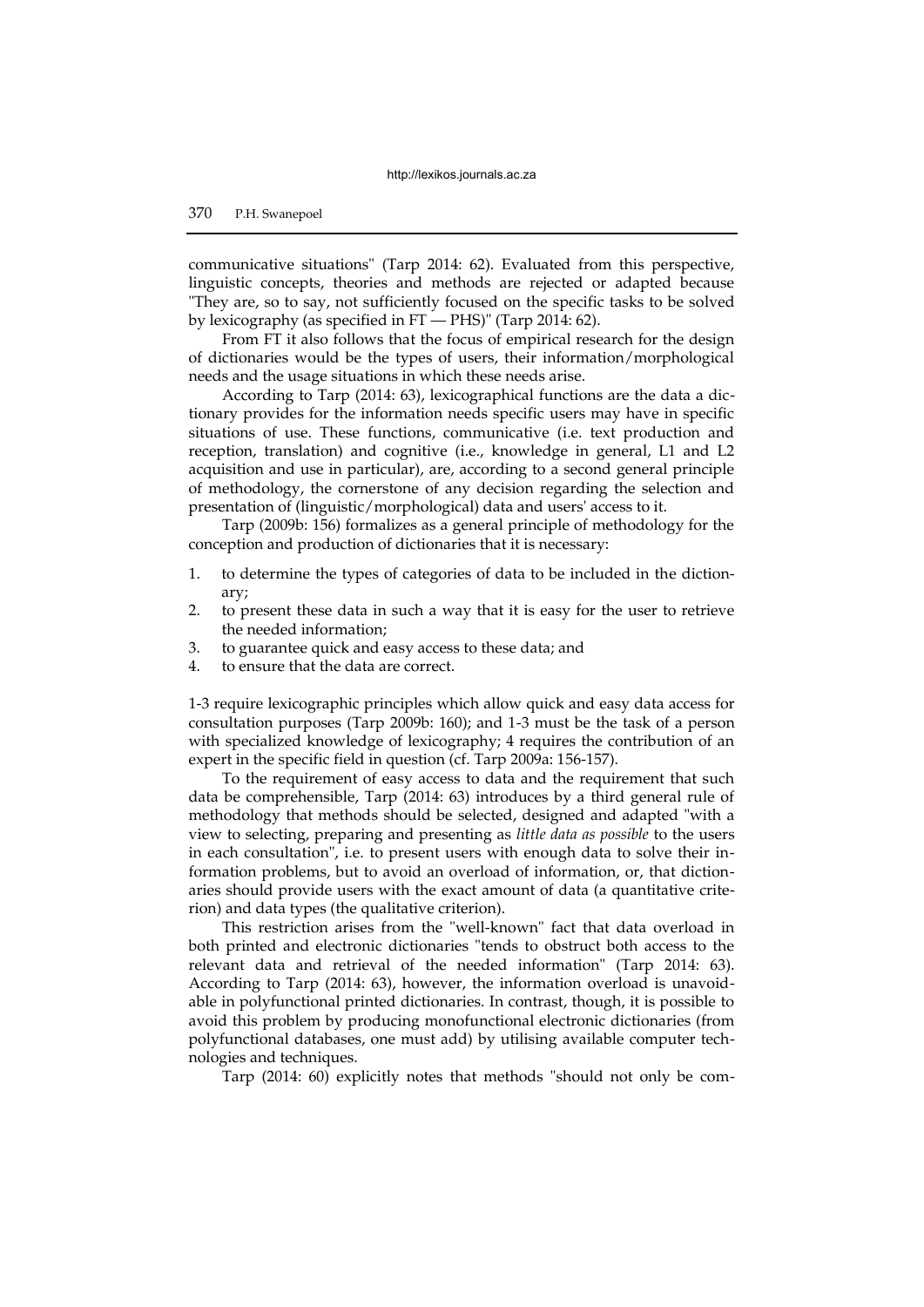pared and evaluated in the light of their final result, i.e. whether or not they do lead to the desired goal" but also in terms of "the time it takes to reach this goal and the resources employed". Given, amongst others, these evaluation criteria, Tarp (2014: 61) proffers FT as a theory "capable of guiding the development of goal-focused methods which, with the employment of lesser time and resources than other methods, can lead to the desired results in the form of high-quality online lexicographical works".

In essence, FT is summarized in its central tenet (methodological principle 1), to the exclusion of all other alternative theories; a very restricted approach to research (only on the functional variables determined in the central tenet of FT); and a number of sub-statements (read: guidelines) for the planning and production of dictionaries according to the FTL theory and method. One must also note that these tenets/statements of FT are not only explicated, but also presented and used as criteria for the evaluation of concepts, theories, methods and design guidelines of any alternatives to the FT.

Of importance here is also the fact that, although not as clearly systematized and elaborated, the central tenet of FT outlined above is essentially the concept of FT as presented in Bergenholtz and Gouws (2013) and used as evaluation (and rejection) of LL theory, method and practical design and production of dictionaries.

## *A critical assessment of the theoretical, methodological and practical assumptions of FT*

As mentioned in Section 2, Bergenholtz and Gouws (2013) uncritically accept and do not discuss the fact that FT is presented as a *lexicography theory*. Tarp (2014), on the other hand, discusses and tries to refute in this regard two claims made against FT: (1) the assumption that lexicography is a craft and as such does not have a theoretical foundation (often ascribed in FTL literature to Atkins and Rundell 2008), and (2) the claim that FT is not a theory because it is not formulated as a set of falsifiable claims/hypotheses (cf. in this regard especially Piotrowski 2009 and Tono 2010).

Given both the (linguistic-)theoretical foundation of LL and the claims of FTL about its theoretical foundation, the first claim — amended, in Rundell 2012 — will not be discussed further.

Tarp's (2014) refutation of the second claim, viz. that FT is not a theory because it is not presented as a set of falsifiable statements (as should be evident from its tenets provided above) is to reject it as an inapplicable criterion for disciplines such as lexicography, and to present an alternative set of criteria from Fuertes-Olivera and Tarp (2014) for the *evaluation* and *validation* of a theory such as FT (cf. Tarp 2014: 73).

The main assumption of his argument is that a functional theory, such as FT, "where a lot of empirically grounded theories — i.e. theories built on practice-based evidence" (Tarp 2014: 72) serve as basis for theory deduction, should not be evaluated by criteria used for (other) scientific theories. As an alternative, Tarp (2014) proposes a set of practice-based criteria for the evaluation of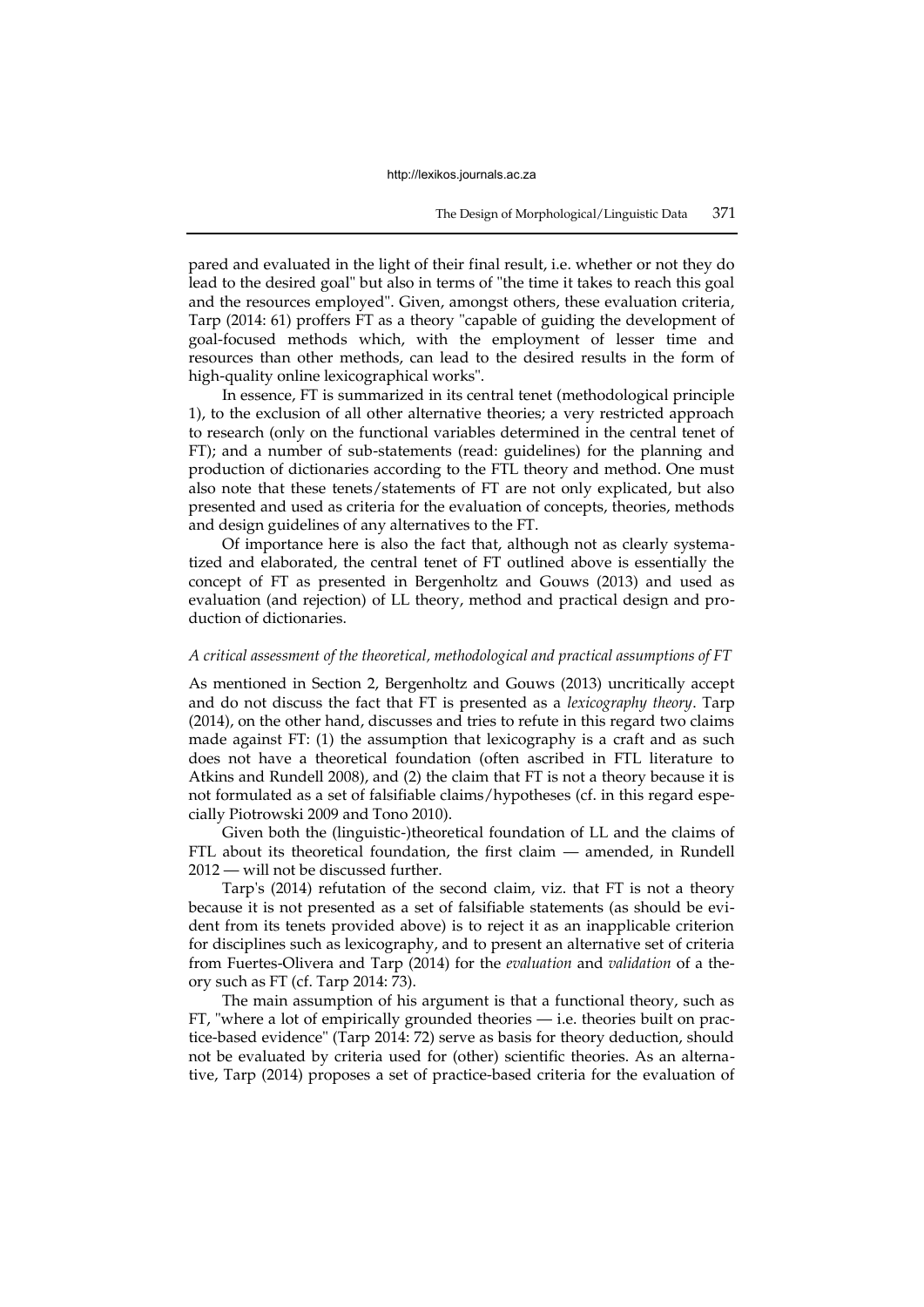FT as a theory. According to Tarp (2014: 73) practice has three dimensions which can be validated (as opposed to the criterion of falsifiability): (1) the product (a dictionary/dictionaries/lexicographic works), (2) the production process (i.e. the steps suggested for the process of the practical planning, production and publication of a dictionary) and (3) the quality of the final product (dictionary/lexicographic work).

To validate each of these dimensions, Tarp (2014) presents a number of research/validation questions plus — at times — the method(s) to be used in answering each of them:

- Can lexicographic works be produced when guided by the tenets of FT or another theory?
- Can lexicographic works be produced in less time and employing fewer human and material resources when guided by the tenets of FT or another theory? (Measure these variables (time, resources) and compare various theories in terms of their productivity (output of lexicographical works).)
- Is it possible to produce lexicographic works of higher quality when guided by the tenets of FT or another theory, i.e. works satisfying users' (information) needs in all respects? (This requires the use of time-consuming quantitative methods.)

Obviously the first question can be answered with a simple "yes" or "no", or, even, "perhaps", by simply checking if a dictionary has been produced by following the tenets of some theory. A complicating factor is, of course, that various theories are used as guidelines for the production of dictionaries so that the first question and answer really does not help lexicographers in assessing which competing theories are the best for supporting the production of dictionaries.

The second question assumes that FT, with its deductivist methodology, differs from other theories, and must be contrasted and evaluated in terms of lexicographic projects which all base their planning, production and publication of dictionaries on time-consuming and expensive user research. Whether or not this is so, is an empirical question that has to be verified/validated by empirical research. However, the mere fact of Function Theory's opposition to dictionaries produced under the guidance of linguistic theories (of which there are many) would suggest that not all other dictionaries are produced on the basis of time-consuming and expensive user research. In addition, nothing has stopped dictionary producers from freely utilising whatever user research has already been done by others in the planning, production and publication of their dictionaries. One could also consult the many manuals available to guide lexicographers through the theoretical, practical and methodological aspects of dictionary production, which try and consolidate the best of practices in lexicography. The question of whether or not the use of a specific method or methods can be used as a criterion for the evaluation of competing theories must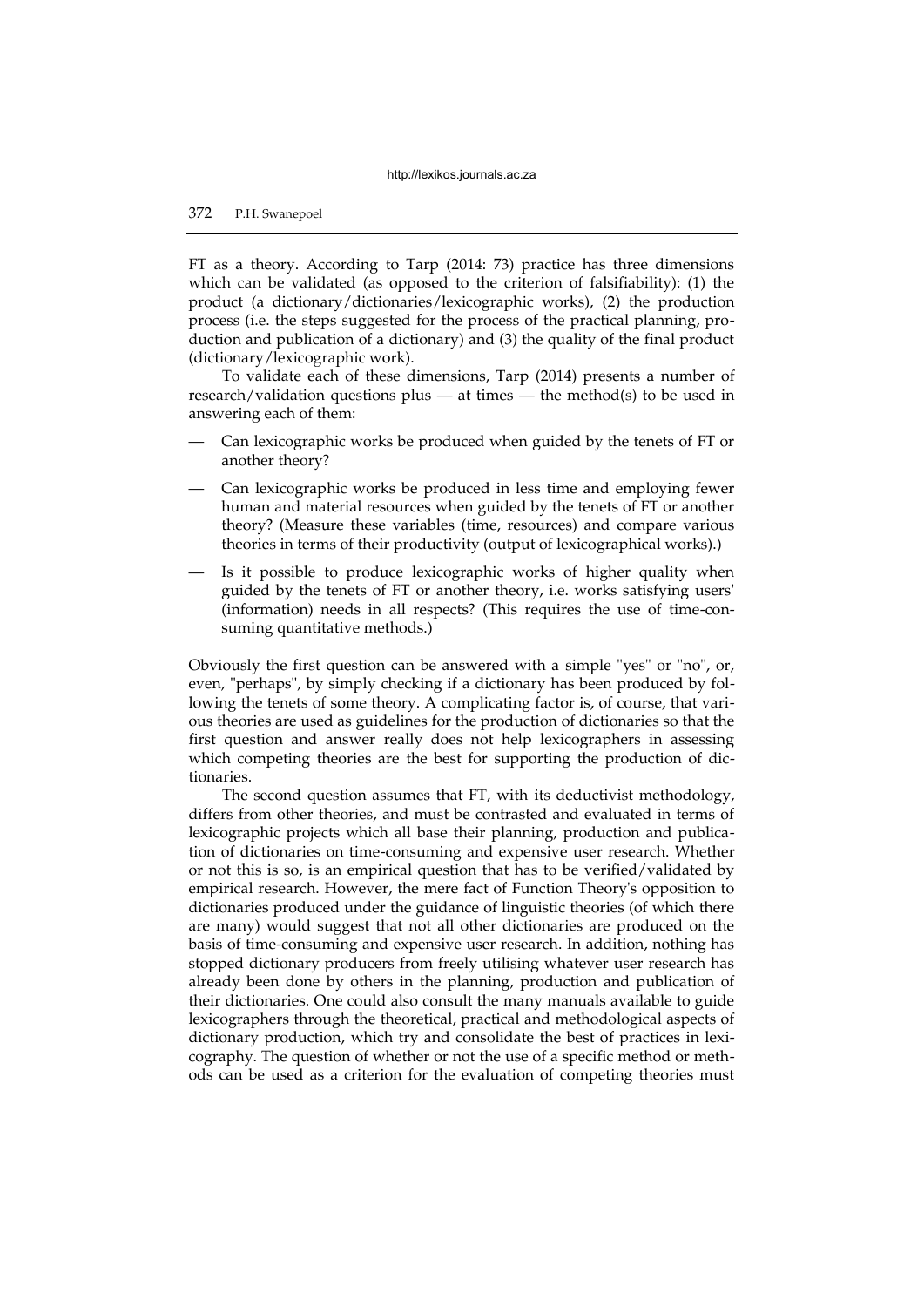clearly be answered by a simple "no".

By conceding that one will need all kinds of quantitative methods to answer the third question, the whole exercise of Tarp's (2014) and Fuertes-Olivera and Tarp's (2014) attempts to come up with a new set of guidelines for the validation of dictionaries produced under guidance of FT, or of comparing and evaluating alternative theories, collapses.

To summarize: All of the criteria proposed in Tarp (2014) for the evaluation of FT as a functional theory based on practice collapse when scrutinized for their usability as an evaluation tool for theories.

In Section 2 it was mentioned that two other strategies to address the problems posed by claiming FT to be a lexicographic theory are (1) to define theory in such vague terms that any set of pronouncements could be classified as a theory, or (2) to define theory in such a reductionist way that only FT could be classified as a theory (thus excluding any other competing theories). Both of these strategies are used in Tarp (2009a, 2014). An example of a very vague definition of theory is a reference to a theory as "a systematically organized set of statements about the subject treated" (Tarp 2014: 72). Another, equally vague definition of the term *lexicographic theory* is the following in as much as its key concepts ("a systematically organized set of statements" and "specific types of social need") are not defined and do not exclude all linguistic theories as alternatives:

… in the following discussion the term *lexicographic theory* is taken to mean *a systematically organized set of statements about the conception, production, usage and history of dictionaries and their relationship with specific types of social need.* (Tarp 2009b: 157)

The central tenet of FT (as provided in Section 2) is a reductionist definition of a theory, and it clearly excludes any linguistic theories as competing alternatives. Tarp (2009b: 158), for example, rejects all linguistic theories "from which linguistic concepts, theories, and methods are frequently transferred uncritically to lexicography" (Tarp 2009a: 158) unless they have gone through the mill of the tenets of FT.

Another questionable strategy used in FT is to derive its tenets from other existing theories.

Examples would be the way in which FT is derived from a theory of L2 acquisition and used in Tarp (2004a,b), its derivation from a theory of translation in Tarp (2008) and "a simple model of communication" referred to in Tarp (2014). Tarp (2014: 72) himself mentions that at the origin of FT, "Tarp … deduced relevant functions from a simple communication model using mother tongue and foreign language as variables". In all cases, however, the theory from which FT is deduced is nothing more than Tarp's own rendition of what these theories in fact are all about. Tarp's discussion of these theories, for example, has no references to the vast literature on theories of L2 acquisition and use, translation theory (cf. Piotrowski 2009), and, especially, the short-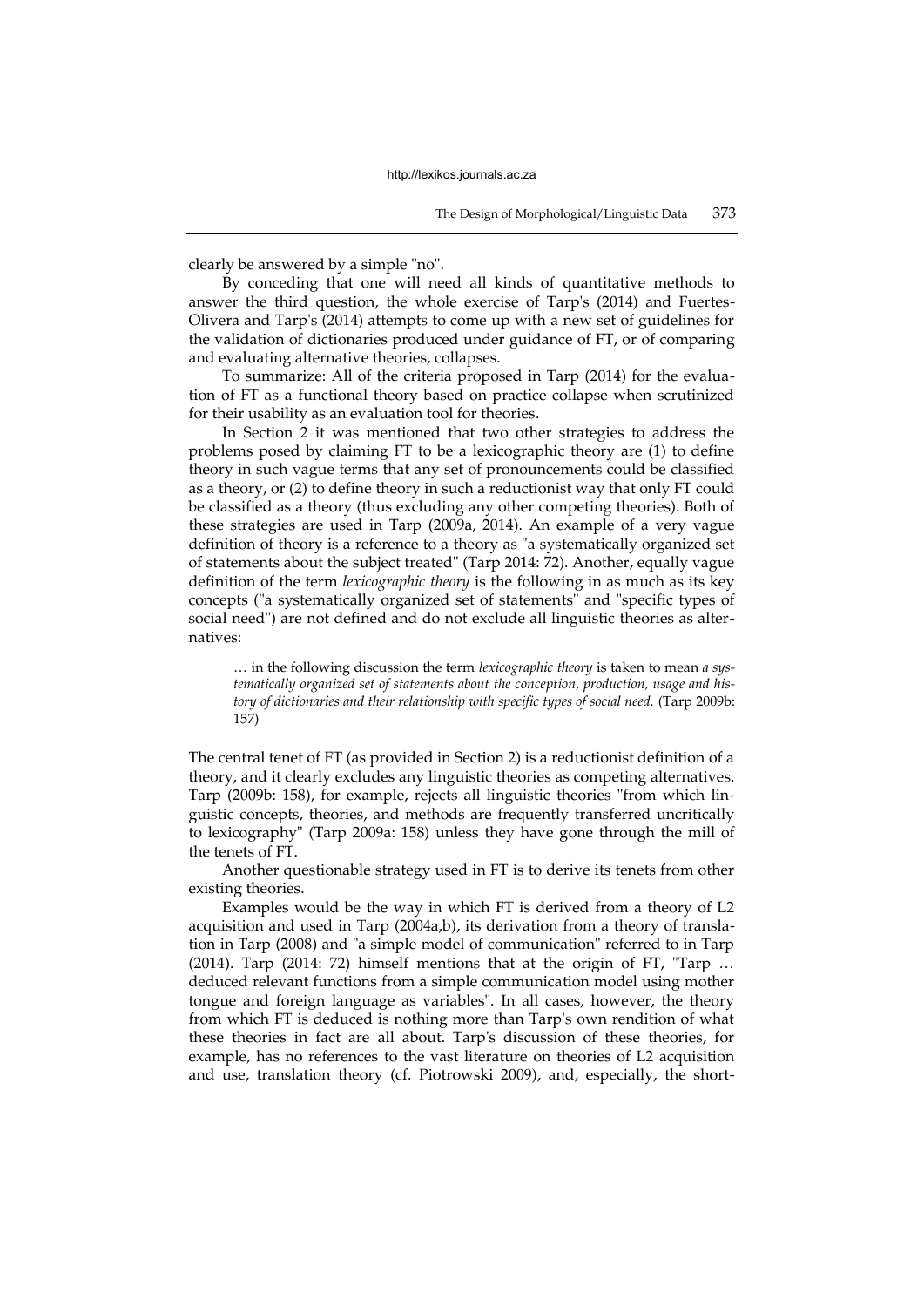comings of early theories of communication. It is rather disturbing that Tarp presents these theories as facts about L2 acquisition and use, translation and communication, and not as theories of these phenomena, that is, in empirical research, as a (systematic) set of *hypotheses* about these phenomena that still have to be tested in order to accumulate support for them.

The same approach is taken in Leroyer (2011), where the guidelines of FT (seen as "the triangulation of three interrelated sets of parameters: the user, the access and the data parameters" (Leroyer 2011: 128)) are embedded (although not discussed in any detail) in a "use and gratification theory in a functional framework" (Leroyer 2011: 128). This "new" combination of a (rather old) theory plus the functional approach to the design of dictionaries (cf. Leroyer 2011: 128-129) provides a new definition of FTL and, more generally, of lexicography, which combines the theoretical approach of a reinterpreted theory of use and gratification with the practical guidelines of FT for the design of dictionaries and other lexicographic tools: "Lexicography ... (is an — PHS) interdisciplinary discipline concerned with the study, design and development of functional tools aimed solely at the gratification of human information needs and problems" (Leroyer 2011: 129). The functionalist aims of this new FTL is clearly stated at the end of Leroyer (2011: 139) where, however, the development of relevant, usable lexicographic theories has completely vanished from lexicography as an interdisciplinary science: "The new science of lexicography is devoted to the development of unique, functional tools to match and satisfy a great variety of needs for information and experience in modern human societies."

The name of FT ("Function Theory") and Leroyer's (2011) link of FT to the users and gratification theory makes these two theoretical paradigms (functionalism and users and gratification theory) obvious candidates to try and analyse, describe, and explain the theoretical, methodological and practical aspects of FT, but none of the proponents of FT makes this link between FT and these two theoretical paradigms clear. Literature on these two theories does, however, suggest possible links between them and FT, but also a number of differences with regard to their theoretical, methodological and practical assumptions. (Cf. in this regard, for example, Jansen 1989 on the tenets of functionalism and Pitout 2009 on those of the users and gratification theory.)

Leroyer's (2011) suggestion of a link between FT and users and gratification theory has one important implication worth pursuing in further research. While FT (as in Functionalism) still clings to a view of a static, passive user who is influenced by outer sources (dictionaries designed according to FTL), the major change that the users and gratification theory brought was the view of users as dynamic participants who strategically select and scrutinize sources using different techniques to gratify their needs for information. As argued, nothing of this is raised in Leroyer (2011) or in FT literature. The view of the user clearly opposes the single set of criteria FT proposes for all users: optimizing access and comprehensibility and minimization of data. Although these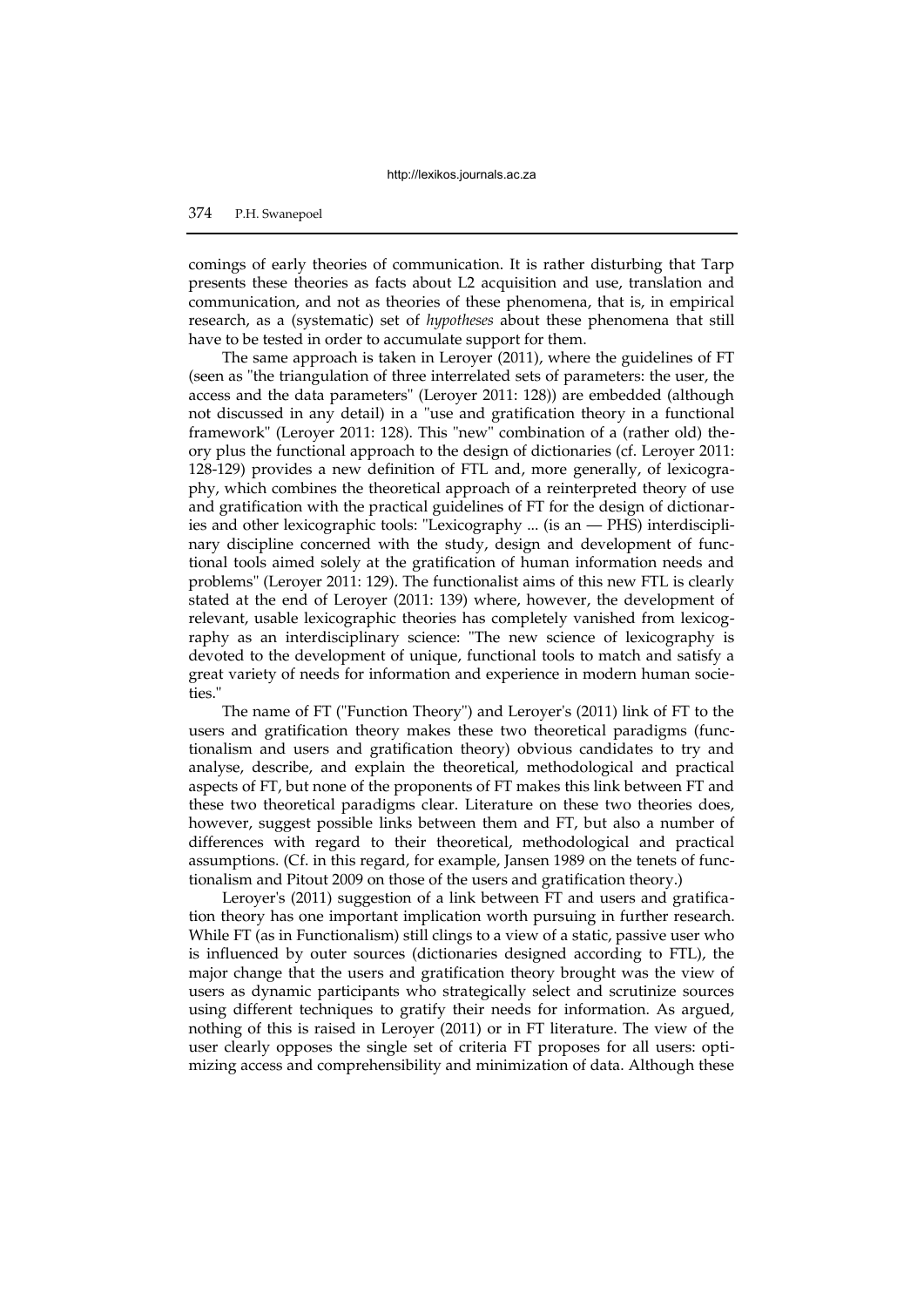guidelines could benefit all types of users, they should not be elevated as the sole criteria for the presentation and evaluation of data in dictionaries.

The further point to be made with regard to the theoretical foundation of FT is that Tarp (2014) utilises deduction and axiomatization as methods for the formulation of the tenets of FT. This is in itself a widely used method for the formulation of theories, but it does not follow that the central tenet of FT states precisely of what FT is a theory.

Tarp (2014: 71-73) is very clear on the methods used in the formulation of FT and those needed for the practical execution of the tenets of FT: FT is a product of the application of three methods: the axiomatic method, the deductive method and (expert) observation. Although Tarp does not define these methods or provide any reference to sources used in their application — they are simply presented as "well-known methods developed long ago within other disciplines" (Tarp 2014: 71), he summarizes their use in the generation of FT as a general theory and its sub-theories as follows:

The basic statement that dictionaries are utility products was formulated axiomatically based on observation of practice and the study of relevant literature including pre-theoretical reflection as other more or less developed theories … the axiomatic formulation of the complementary statements on the main functions were the result of a combination of observation and deduction.

Tarp (2014) also refers to sub-theories of FT (not yet developed as theories, e.g. the description of meaning in dictionaries) which are the result of observation, analysis of empirical data and the use of text corpora (cf. Tarp 2014: 72).

Tarp (2014) does not discuss in any detail the axiomatic method or the deductive method as methods for the formulation of lexicographic theories, but as presented in FT literature (cf. the references above), it is also clear what method proponents mostly follow in the case of FT: the lexicographer's/linguist's/researcher's subjective interpretation of theory is presented as a theoretical framework from which (s)he deduces a number of guidelines (or a general theory and/or sub-theories) to serve as bases for the deduction of lexicographically appropriate methods and practical guidelines for the design of L1/L2 dictionaries. What we are thus confronted with is a lexicography theory, method and practice driven solely by the subjective impressions, interpretations, gut feelings etc. of individuals, despite the fact that it is also claimed that these views are based on empirical perception, a study of a vast body of literature, dictionaries etc. These sources are seldom if ever mentioned, and the views are presented without acknowledgement of how fraught with problems personal interpretations of these sources could be.

From the discussion of empirical lexicographic inquiry above, however, it is evident that it really does not matter precisely how lexicographers come upon their theories (inductive or deductive, or whether a proposed theory is axiomatized or not) as long as its status as a set of to-be-validated hypotheses is acknowledged. This is made clear in Botha's (1981) discussion of the empirical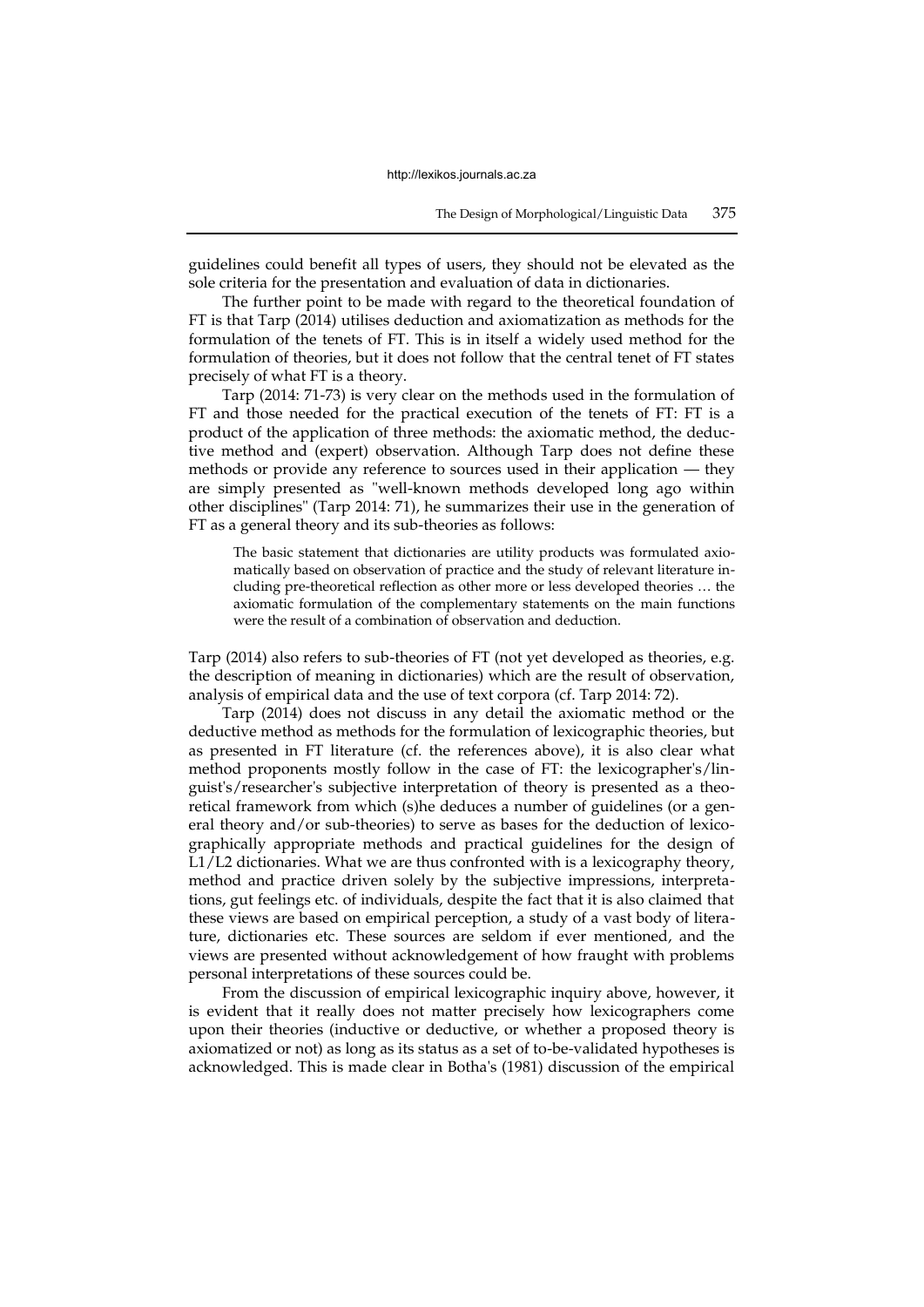method. In empirical inquiry a theory is defined as a set of hypotheses, where a hypothesis refers to two aspects of this kind of statement:

the functional aspect: the function of a hypothesis is to give a certain amount of information about an aspect of reality which is unknown and which cannot be known in a direct way. In this context, a direct way of getting to know something is, for instance, that of elementary sense perception … the epistemological one: the idea embodied in a hypothesis, or the information contained in a hypothesis is by nature tentative. In other words, a hypothesis represents a unit of thought of which the correctness has not been established. (Botha 1981: 108)

As Botha (1981: 108) notes, calling something a "hypothesis" gives no indication of precisely how someone arrived at the idea embodied in that hypothesis (for example, in a rational or nonrational way, by deriving axioms by way of deduction, etc.). Scientists, or for that matter lexicographers and linguists, arrive at their discoveries or knowledge of some aspect of reality (e.g. dictionary users, user needs in specific contexts of use etc.) by

- (a) making assumptions about the regularity, pattern, structure, mechanism or cause underlying that which is problematic,
- (b) regarding these assumptions (or *hypotheses*  PHS) as tentative, and
- (c) attempting to test and justify these assumptions.

Efforts of testing and justifying the assumptions of FT are, however, excluded from FT: the methods (see below) of empirical enquiry are simply rejected and substituted by Tarp (2014) by the subjective assessments of all aspects of FT by an experienced language teacher or lexicographer. The status of these assumptions is not discussed and not presented as a systematic set of hypotheses. What Tarp (2014) in fact does is to substitute the empirical method of the status of theories with a set of assumptions of which the status is unclear and a methodology for research that substitutes the subjective interpretation of lexicographers and teachers for a very long tradition of empirical research.

If one defines a theory as a set of hypotheses about some empirically unobservable phenomenon or process, one has the suspicion that FT as currently formulated is guided by some implicit theoretical assumption (that one can indeed verify). A guess would be that the planning, production and publication of a L1/L2 (language) dictionary, which is guided by the practical guidelines of FT, will result in a better dictionary to assist/address the users' information needs in text production, reception and language learning. Formulated as such, we have a theoretical hypothesis that could provide guidelines for the practical design of a dictionary, in which case one can try and find support for this hypothesis by comparing the effects of a dictionary designed according to the guidelines of FT on text production, reception and language learning, and those of a dictionary designed according to the guidelines of LL.

Whether or not FT could be interpreted as a theory is much more complicated. Firstly, because the term can be defined in many ways; secondly, the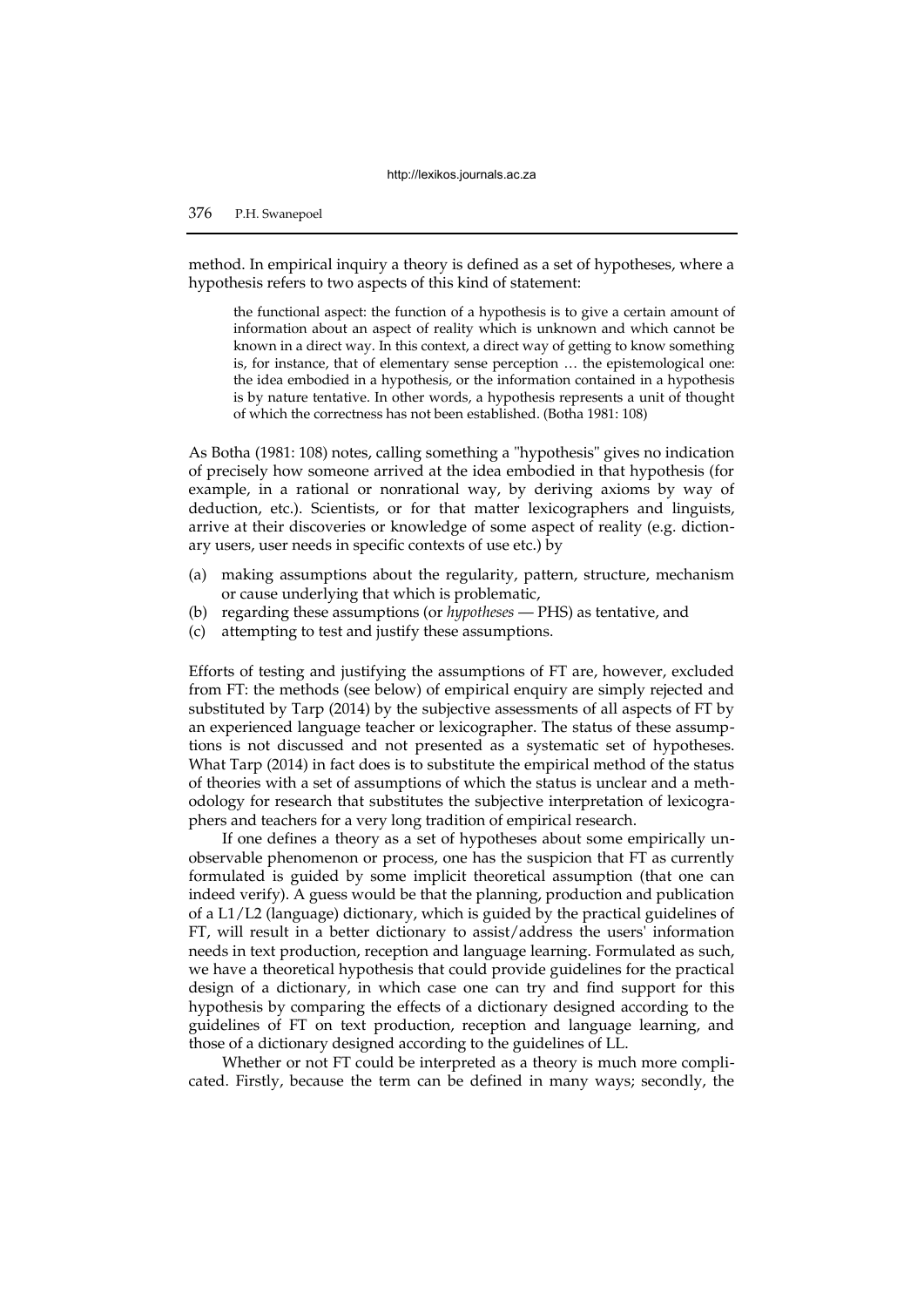problem of precisely what the term *theory* means becomes even more problematic when you start using terms like *action theory* as label for Wiegand's version of function theory or refer to the FT as a theory built on practice-based evidence (cf. Tarp 2014: 72). Do these terms, for example, all refer to a theory defined as a set of hypotheses, where a hypothesis refers in empirical inquiry to two aspects of this kind of statement?

#### *FT methodology*

The term *method* is defined in Tarp (2014: 59), following Buhr and Klaus (1971), as

a system of (methodological) rules determining classes of potential operation systems which may lead to a specific goal from a specific point of departure.

As Tarp (2014: 58-59) indicates, methods apply both to the elaboration and formulation of the general (such as FT) and specific lexicographic theories (a theory of L2 acquisition and use) and to each of the phases of practical lexicography work to accomplish the various tasks outlined in each step of planning and production of dictionary models.

The FT approach to the second kinds of methods is to reject all methods of empirical linguistic inquiry (typical of LL) to determine the variables of FT on the basis that they are too costly and time consuming, besides the fact that they, in the view of Bergenholtz and Tarp (cf. for example, Bergenholtz 2011; Tarp 2009a,b; 2014) have hardly produced anything to support practical lexicography.

Tarp (2014: 62) notes, for example, that the methods developed within linguistics "in order to analyse, describe or normalize language may be perfectly adequate for this purpose", but they may not be the most appropriate given the goals/tenets of FT, viz. when "it is a question of solving the concrete types of information need which different types of users may experience in different communicative situations", for example, when these linguistic methods are not "sufficiently focused on the specific tasks to be solved by lexicography" (Tarp 2014: 62). (Cf. Tarp 2014: 62 for a brief discussion of a number of concepts, theories and methods from Linguistics which proponents of FT have reanalysed to suit the goals of FT.)

Tarp (2009a) provides an in-depth and critical discussion of the methods commonly used in user research (in LL): questionnaires, interviews, observation, protocols, experiments and log files. The method he uses in this article is (1) to support up front the opinion of others that the use and the results of such methods of user research are in fact a waste of time and money (cf. Tarp 2009a:  $276-277$  — a method carried through to his final evaluation of most wellknown methods of user research (cf. Tarp 2009a: 290-293); (2) by explicating each method, followed (3) by an evaluation of a method in terms of its "advantages, disadvantages and limitations" (Tarp 2009a: 277) (as mainly seen, however, from what is required for FT goals as spelled out up front in the article, cf.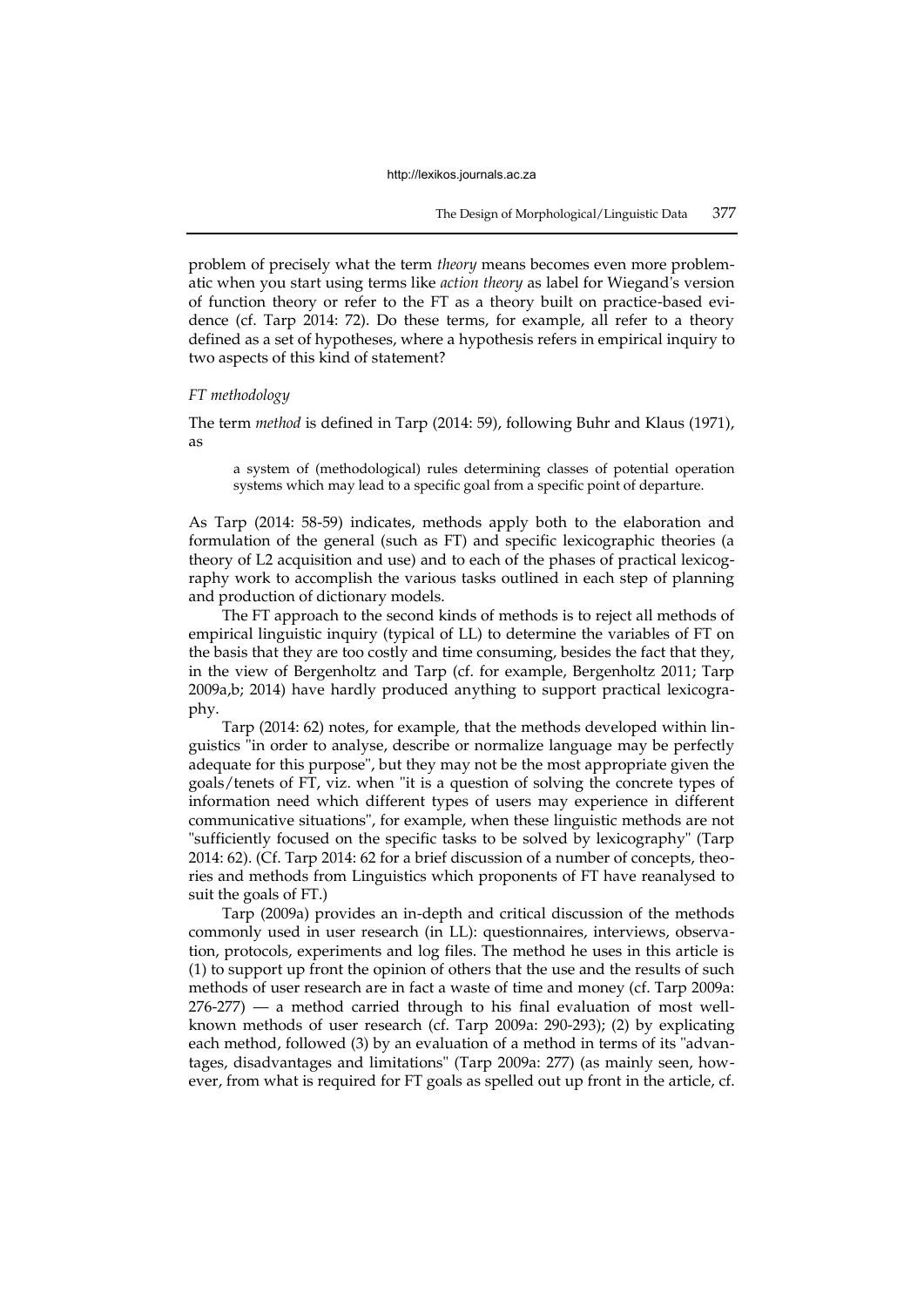#### Tarp 2009a: 277-283).

As questionnaires are the most common methods used in user research, and as this is the method criticized by Bergenholtz and Gouws (2013), it could serve as example of Tarp's (2009a) analysis.

Tarp (2009a: 284) classifies questionnaires as consisting typically of

- closed questions to which respondents have to give the answers to predetermined categories, and
- open questions to which respondents may add answers to other categories than the predetermined ones

Following Welker (2006), Tarp (2009a: 284) indicates that the questions asked in questionnaires can be divided into three types (with the example questions changed to reflect questions):

- (a) about facts that can be easily remembered by the respondents (for instance: How many dictionaries do you have? When did you buy them? Why did you buy them?)
- (b) about the usage of dictionaries, and
- (c) about the user's opinion (for instance: Are you satisfied with the dictionaries? What type do you prefer? What improvements would you like?); what Tarp (2009a: 284) calls "retrospective questions".

According to Tarp (2009a: 284), Welker is of the opinion that answers to type (a) questions offer data that are reasonably reliable, while answers to the type (c) retrospective questions are all subjective, demanding a lot from respondents' memories, but that "they may guide lexicographers and publishers to an extent". Tarp, however, contrasts Welker's evaluation of type (c) questions with the opinion of Hansen and Andersen (2000: 146), i.e. that they can cause reliability problems. Welker also mentions that type (c) questions (even such as those of FT listed below) only reveal users' perception of their consultation of dictionaries, not their real usage — criticism also levelled by Hatherall (1984: 184).

According to Tarp (2009a: 284) the only advantages of questionnaires are that they can be used to involve a large number of respondents and that it is relatively easy to analyse the answers (especially closed questions that require no coding). Questionnaires, according to Tarp (2009a: 284), have a number of "serious disadvantages" of which the reliability of type (c) question is his main objection.

Tarp's (2009a: 285) final evaluation of the typical questionnaire method in dictionary user research is stated (rather bluntly) as follows:

many lexicographers still carry out research by means of questionnaires, arriving at conclusions which even a modest sociological knowledge would show to have no scientific warranty.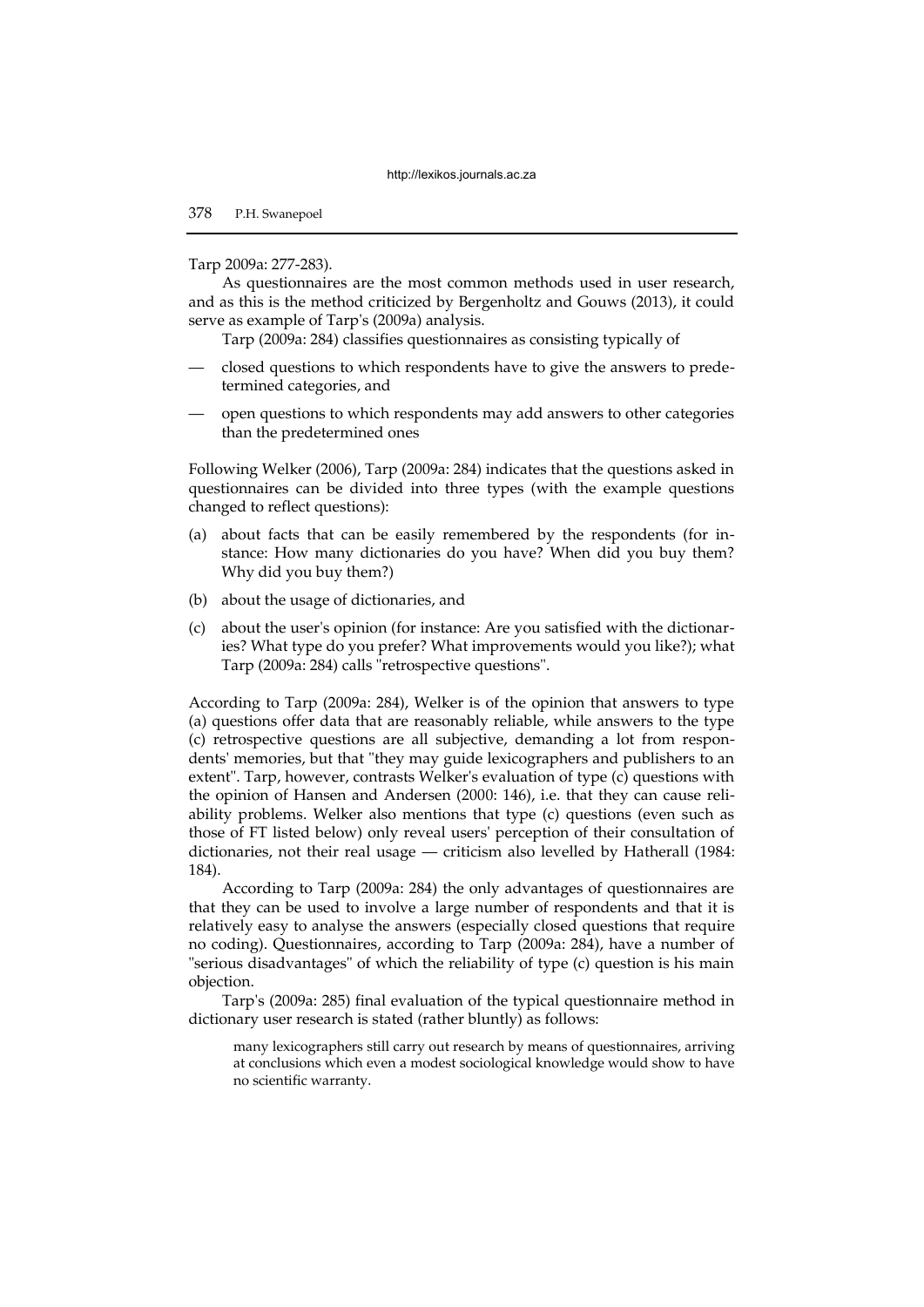Tarp (2009a: 284-285) does, however, accept the following type of research questions put by Welker, questions, it should be obvious, that probe the answers to questions which would typically be put by proponents of FT:

What are you looking for in the dictionaries?

Under what conditions do you consult it (a/the relevant dictionary/dictionaries under scrutiny — PHS) most frequently?

In which percentage of the look-ups does the dictionary provide assistance?

Which part of the information (provided in the dictionary — PHS) is most useful?

It also comes as no surprise that according to Tarp (2009a: 291) the best user research has been that which probes the variables of FT: the usage situation, different look-up strategies and search routes of users, where users look for information and what information they look for.

It is also important to mention that Hansen and Andersen in their discussion of the problem of the reliability of the answers to (c) type questions also mention that one need not avoid using such questions as long as the reliability problems can be anticipated and taken into consideration when interpreting the answers to these questions (cf. Tarp 2009a: 284). That is exactly the kind of warning (and presentation of solutions) one finds, for example, in Babbie and Mouton's (2001) discussion of the way researchers must build the necessary precautionary measures into the design and application of any method to avoid possible problems in the use of the many methods discussed by Tarp (2009a, 2014) (cf., for example, Babbie and Mouton 2001: 239-249 on the design/ construction of questionnaire). The point has to be emphasized that the possible problems researchers may experience with the application and interpretation of the results of any of these methods is well-known and that (good) manuals on social research build the necessary precautionary measures into the design and application of various methods, and in the interpretation of the results of the research done with these methods. They do not see these possible problems merely as disadvantages that justify the abandon of the use of these methods. (For an alternative approach to the kinds of methods used in LL/lexicography research, also on the functional variables distinguished in FT, see, for example, Geyken 2014, Mann and Schierholz 2014, and Töpel 2014.)

Tarp (2009a: 291) laments the lack of research on the objective and subjective dictionary needs of users, and criticizes attempts to conduct such research by trying to deduce these needs from the linguistic information users search for. As Tarp (2009a: 292) notes, this approach is inherently circular. To do so would require that researchers move from a focus on the dictionary usage situation to the extra-lexicographic situation. For research on the latter a number of methods can be used, including: the deductive method, tests and inter-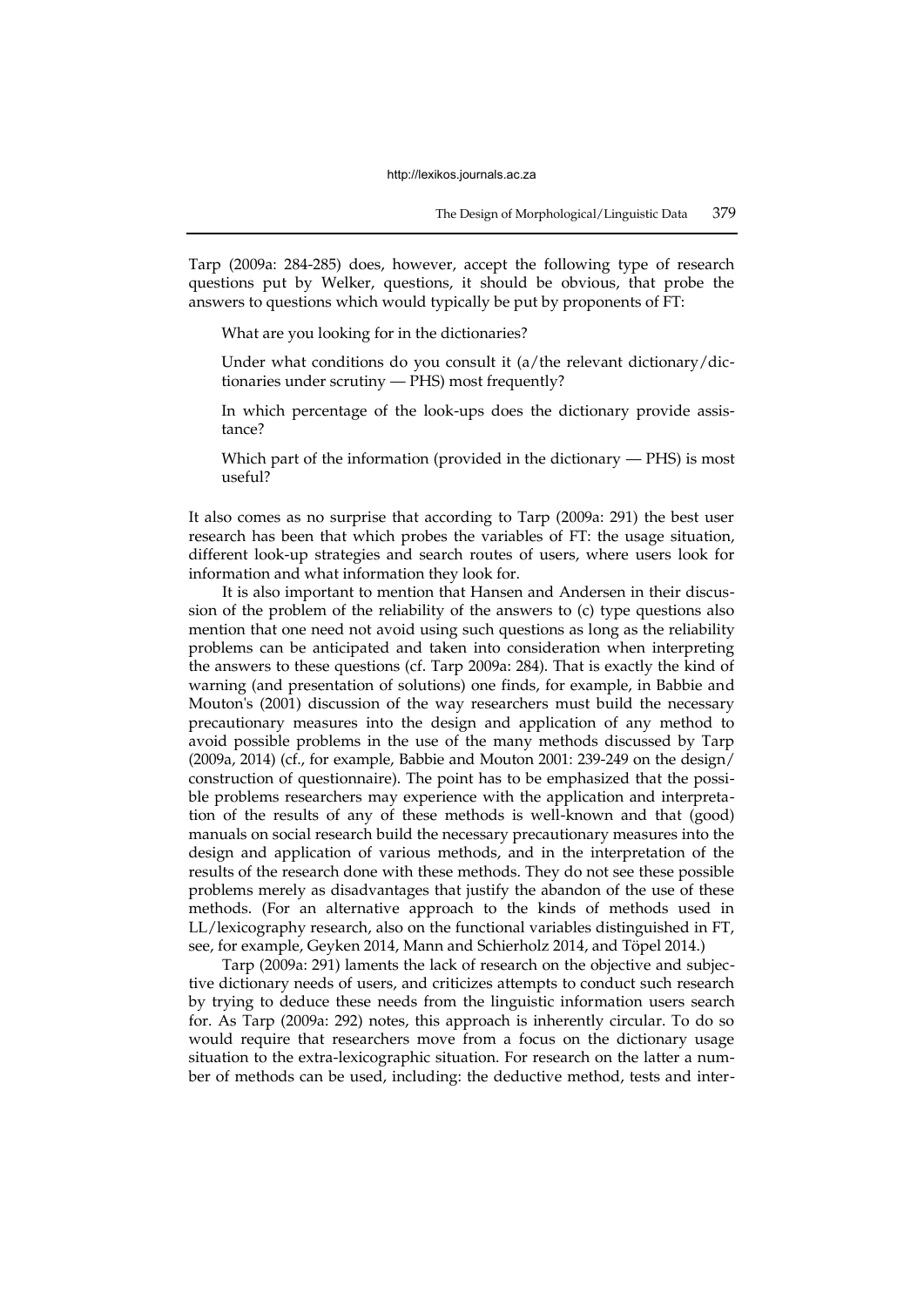## 380 P.H. Swanepoel

views (How much have readers understood of a text? What reception problems did they have during reading?), text revision and marking (Which non-recognised needs occur during text reproduction and translation?) (Tarp 2009c: 293). However, according to Tarp (2009c: 293), most of these methods (other than deduction) are time consuming and too expensive to use. He also advises (cf. Tarp 2009c: 293) that (1) meticulous planning of research projects is needed as well as a critical approach to the usability of quantitative methods, i.e. whether they are "at all relevant to lexicography", and (2) research be based on FT with its distinction of scientific categories of user needs, user typology, user situation, usage situations, access routes etc.

Tarp (2014: 65) explicitly rejects (empirical) user research as a method for determining the relevant range of users, needs, functions and situations on the grounds that although it may lead to the detection of relevant needs (if based on "scientific principles": Tarp 2014: 65) they are too costly and time consuming "to be used in every dictionary project with its own characteristics" (Tarp 2014). Given Tarp's (2009a) method of the exposition and evaluation of a number of methods, his final conclusion is to be expected, viz. that quantitative user research, in particular, suffers from the following: bias in the selection of respondents (e.g. mostly or only students), lack of random selection of respondents, the size of the respondent group being too small to provide statistically significant and relevant results, problems with the formulation of questions (questions are ambiguous, informants do not understand questions, they do not have the memory to answer questions) and so on.

Instead, Tarp (2014) opts for a method where users are themselves completely omitted from the exercise, and it is up to experts on the topic of the dictionary, situation(s) and foreseen users, i.e. lexicographers, alone or together with experts (who, according to the long quotation in Tarp (2014: 66), could be experienced L1/L2 teachers or teachers of translation), to use their expertise to deduce the needs that have to be covered by a given dictionary. The main argument for this methodology is that it is "relatively easy and quick to apply" (Tarp 2014: 65), and that it has proven to be effective in the planning and production of a number of FT conceptualized dictionaries. Tarp (2014: 65) adds:

The method may not be perfect but it is capable of determining the huge majority of relevant user needs, even some occurring only very seldom. The results can easily compete with those obtained by user research but using only a fraction of the time and resources required to base the dictionary concept on such research in each case.

There are, however, a number of pitfalls in Tarp's methodological assumptions. The first is that he expects his users to accept his pronouncements of the success of his methodology, but provides no references to relevant sources that could back up his claims. The second is that, by accepting the FT-based questions of Welker as guidelines for empirical research, Tarp exposes himself to the same critique Hatherall (1984: 184) has voiced against the questions used in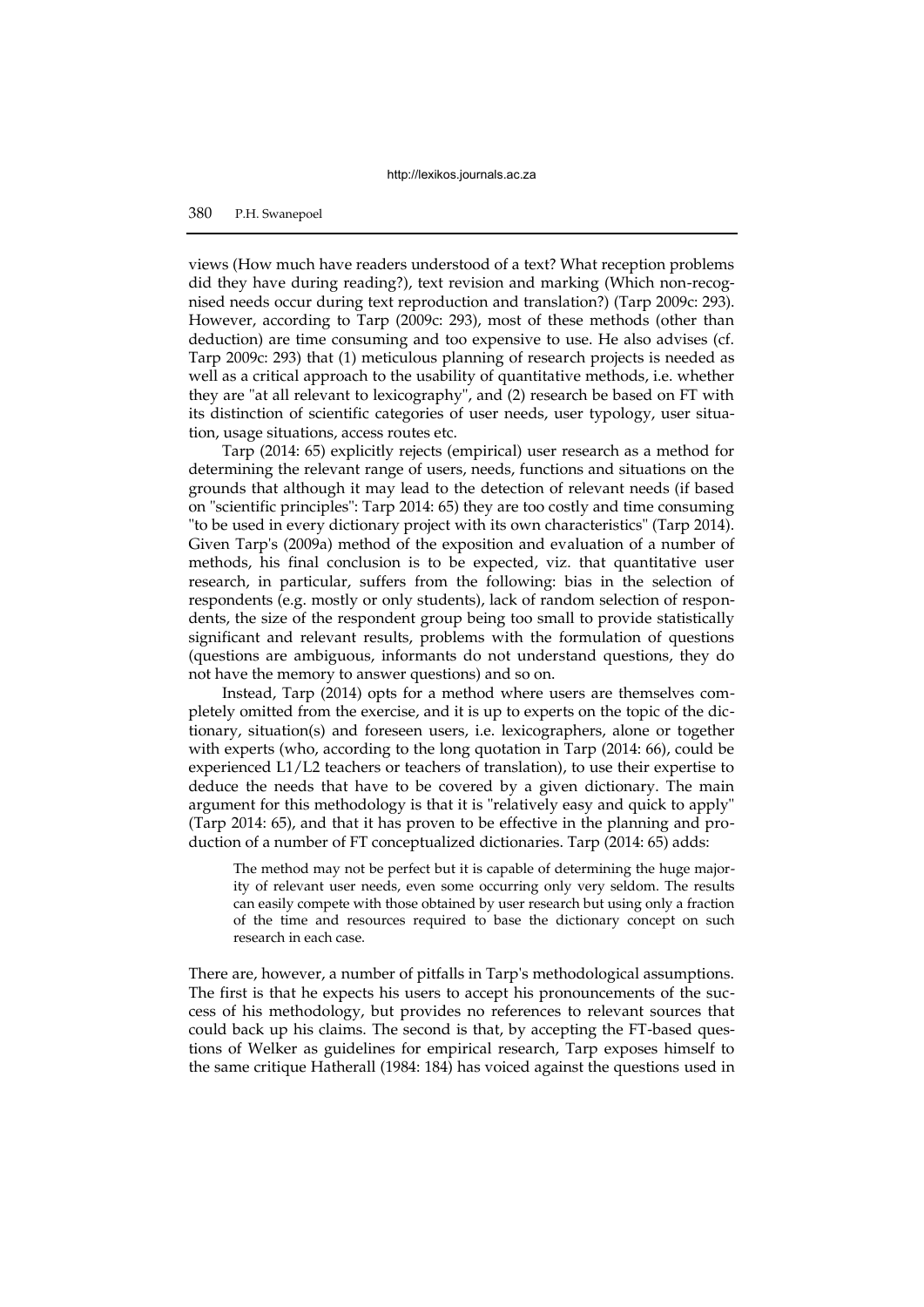questionnaires: they could reveal users' perception of their consultation of dictionaries rather than their real usage. A third problem is the questions Tarp proposes to be answered by lexicographers or experienced teachers. Tarp (2009a) does not problematize the status of the answers to these questions. Heid (2011), however, in testing the usability of dictionaries, indicates clearly the limitations of a single expert to identify problems of usability — one needs a group of 5 to 10 experts plus 30 lay testers of a homogeneous user group to identify a significant number of problems with a given piece of software (for example, an *e*-dictionary). In addition, quantitative and qualitative research is necessary to identify such problems. Data such as that provided by Heid (2011) should warn one to be very careful in elevating the answers of lexicographers and experienced teachers as being representative of the problems and information needs of (different groups of) users of dictionaries in different situations of use.

One can only wonder what the possible source(s) for such a view of appropriate methods for lexicographic inquiry could be. Perhaps the following view of Gouws (2014: 23) on the planning, compilation and production of *e*dictionaries sanctions this methodology in which the determination of the large category of users, situations of use and functions of monolingual language dictionaries is seen as a once-off exercise (already completed for past and future research needed for FTL):

Lexicographers working in the field of electronic dictionaries should realise that the planning and compilation of this medium need not go through all the same phases that crossed the way of the development of printed dictionaries. We have already identified the user, the needs of the user and the functions to ensure the satisfaction of these needs.

Gouws (2014) does not reference the sources of empirical research which could/should support this FTL methodology, and nor does he indicate, for example, whether or not it implicitly refers to the use of the same methodology in Tarp (2004a,b), which provides Tarp's view of the complex variables of users, functions, information needs and users' ability to access linguistic data/ MD.

To add to these pitfalls, one must also note that Tarp (2014), in defining theory, method and the interaction between them, follows the positivistic views of his sources in as much as he notes (Tarp 2014: 59) that methods are embedded in or based upon theories or constituent parts of different theories in scientific disciplines such as lexicography, which means that methods are anchored in theories by a set of "objective laws", or, if interpreted correctly, that theory-based methods (for the tasks of practical lexicography) can be deduced from lexicographic theories by means of objective laws. The existence of such "objective laws" also governing reality (and the reality of theories and dictionaries, one would assume  $-$  PHS) is suggested by Tarp (2014: 71) in the following: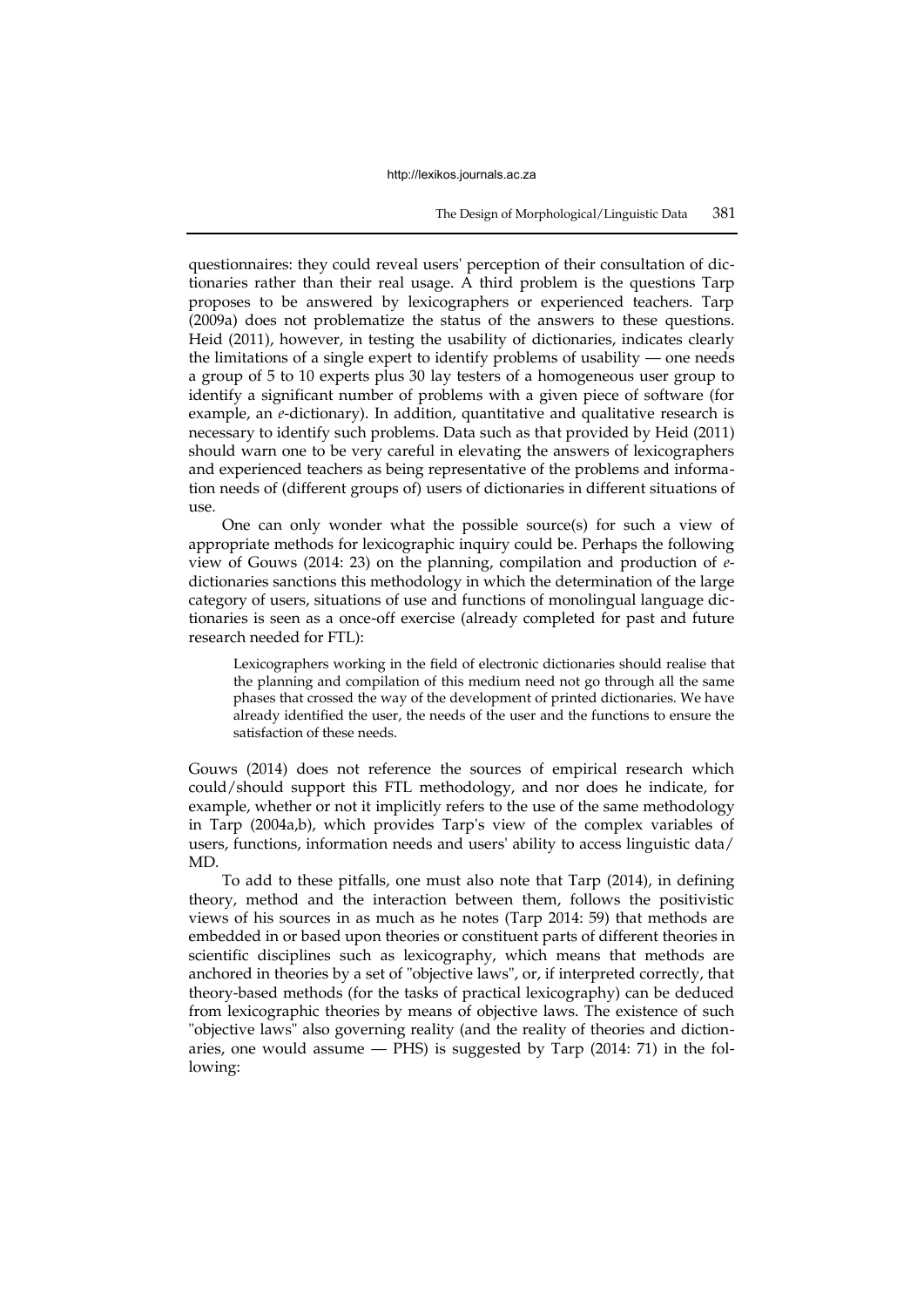# 382 P.H. Swanepoel

theory and method … have evolved together in a fruitful dialectic relationship, in this case mediated by practice and the observation of the objective law-governed reality.

"Practice" as the basis of determining appropriate methods for practical lexicography may in this context refer to what has been and is done in practical lexicography (irrespective of how these methods may be justified), but it is unclear how lexicographers could get from their theories to their methods based on the kind of laws proposed as governing reality.

Finally, one must also note one of the major problems of the FT's criterion that monofunctional (*e*-)dictionaries have to be produced to assist users with their information needs in different situations of use — in effect, in text reception, production and L2 language acquisition. Given that the linguistic categories that L2 dictionaries would have to contain to assist users in text production and L2 use, as outlined in Tarp (2004b: 308, 312-317), overlap to such an extent that the production of separate dictionaries for these two functions can hardly be justified. Although text reception requires, first and foremost, an explanation of the meaning of L2 words (plus a few other linguistic features), this hardly justifies the production of a separate dictionary for dynamic and experienced users for this function, given that L2 dictionaries use all kinds of strategies to make the meaning explanations in articles as accessible and comprehensible as possible (for example, signposts to differentiate polysemous distinctions, the use of dedicated information zones in articles etc.).

The plea for the design of monofunctional dictionaries in the case of electronic dictionaries is understandable, as electronic mechanisms allow for this. *E*-dictionaries can be designed in such a way that users have the opportunity of defining both themselves and relevant user situations to get access to exactly the data they need in each situation, and to change their navigation options between monolingual and bilingual access in a consultation. The design of a multifunctional lexicographic database from which to generate these monofunctional options does not necessitate that it has to be designed according to the tenets of FT. The possibilities for customization of user interfaces are also utilised in L2 dictionaries designed according to the tenets of LL.

Given these considerations, it is understandable that Tarp (2004b: 317-322) argues, and illustrates abundantly from a number of existing monolingual L2 language dictionaries, that it is possible and preferred in the case of printed dictionaries to produce only one L2 dictionary that can serve text production, reception and L2 acquisition.

# **4. Back to LL and FT**

Hass and Schmitz (2010: 12-13) note in their overview of recent developments in electronic lexicography that the strong focus on the possibilities of the design of *e*-dictionaries has led to an abolition of the theoretical, methodological and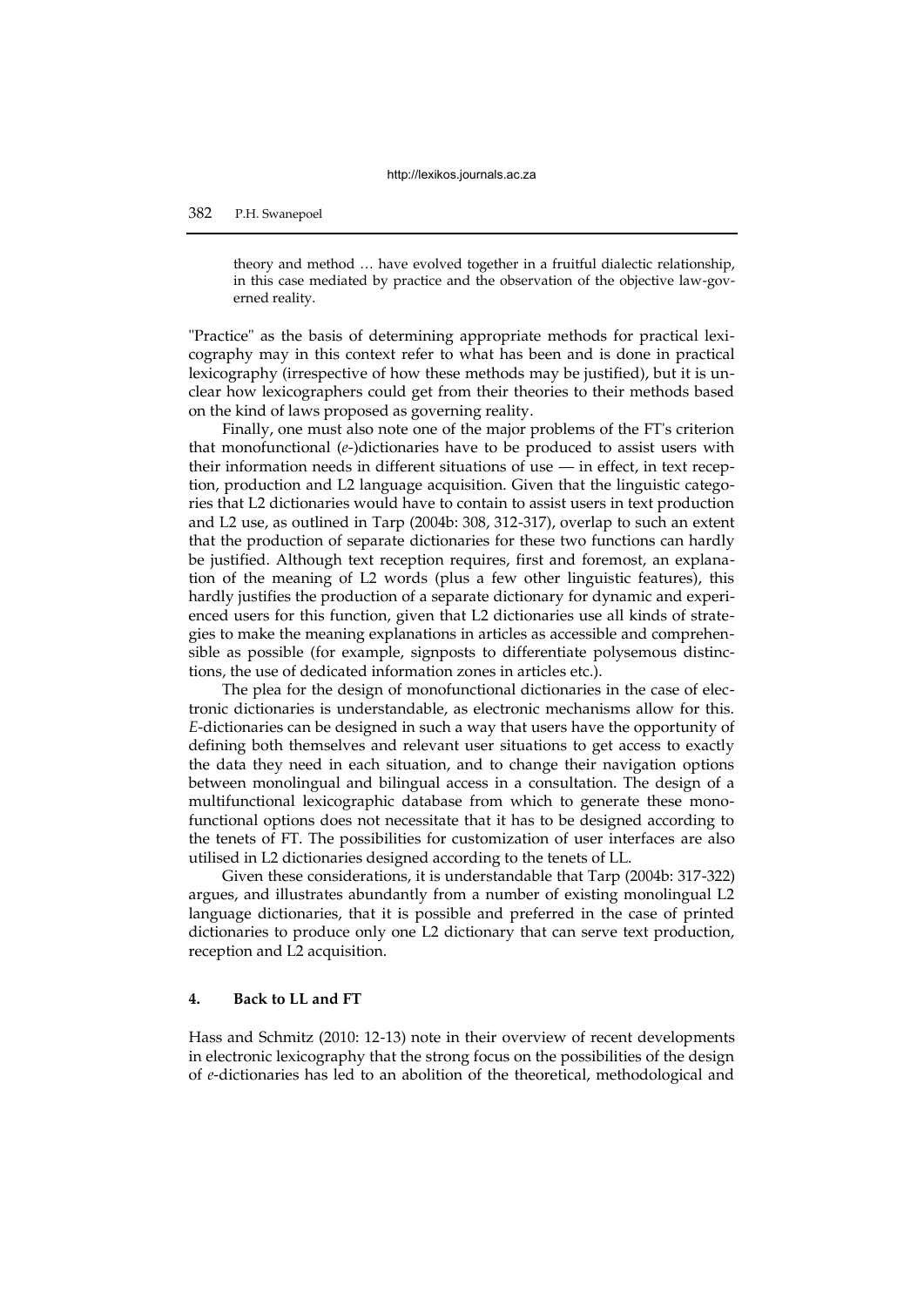design issues that took centre stage in the eighties and nineties, as if the key issues raised by linguistic theories then were all resolved long ago. However, the discussion of the theoretical, methodological and practical aspects of FTL and LL in the growing FTL literature testifies to the fact that these issues are not forgotten but still take centre stage in discussions of lexicography theory, method and practice.

The argument that has been made in this article is that the theoretical, methodological and practical assumptions of FT are fraught with difficulties and that it is hardly a viable contender for LL. There is also no doubt that LL, if thoroughly scrutinized using justifiable methods, also has a number of shortcomings in its theoretical, methodological and practical assumptions. This points to an approach in which these two lexicographic approaches should not be evaluated in a dichotomous usable/unusable way, especially when the criteria for such an evaluation prove to be problematic. FT should, therefore, not be presented as an alternative to the linguistic and Wiegandian structuralism that preceded FTL (cf., for example, Gouws 2011) but as complementary to it.

As acknowledged in Tarp (2004a,b), a concern that the functional variables of FT should play a major role in the design of L2 dictionaries is not new. Historically, dictionaries have always been designed with explicit users and functions in mind, although the methods used for this purpose may be called "artisanal" methods (Tarp 2014); but since the inception of empirical research with scientific methods, research on the functional variables has certainly received a large boost. This is not to deny that the application of these methods has faced many problems, but research on these methods and the tweaking of the requirements for their application have helped to establish a large body of knowledge on the functional variables that are of importance in the design of usable L2 dictionaries.

Lexicographers have in linguistic lexicography access to a vast body of theoretical, methodological and practical research to support the design of morphological data in L1/L2 (language) dictionaries. Furthermore, Function Theory has established the importance of functional variables in the design of (language) dictionaries, but what lexicography needs now is a truly multidisciplinary approach to lexicography, and not an approach that reduces lexicography to the status of a hand-maiden of another discipline, for example, information science, or of a reductionist Function Theory of lexicography.

# **Bibliography**

- **Apel, K.** 2014. A Comprehensive Definition of Morphological Awareness: Implications for Assessment. *Topics in Language Disorders* 34(3): 197-209.
- **Apel, K., E. Diehm and L. Apel.** 2013. Using Multiple Measures of Morphological Awareness to Assess its Relation to Reading. *Topics in Language Disorders* 33(1): 42-56.
- **Apel, K. and K. Werfel.** 2014. Using Morphological Awareness Instruction to Improve Written Language Skills. *Language, Speech, and Hearing Services in Schools* 45: 251-260.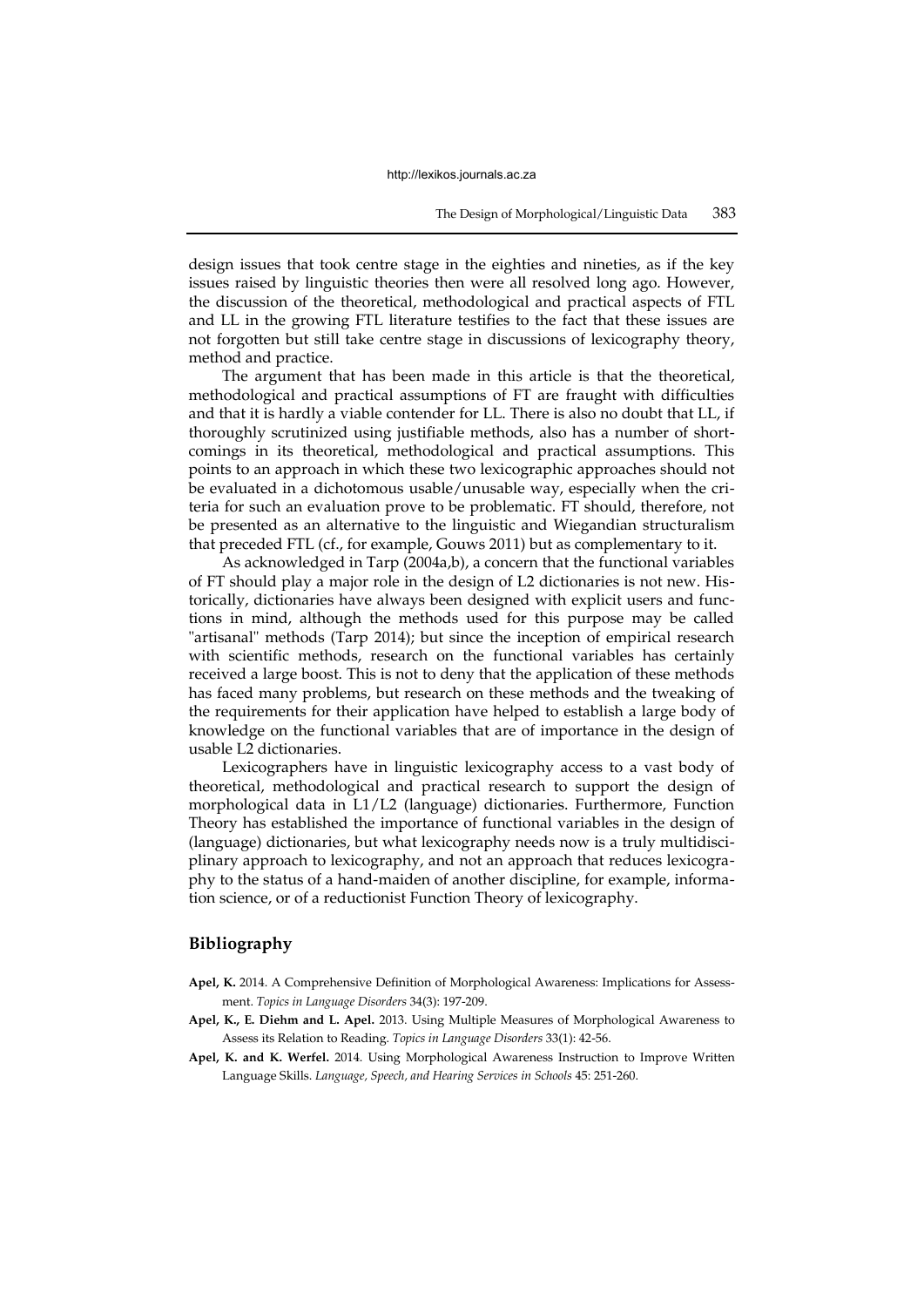- **Atkins, B.T. Sue and M. Rundell.** 2008. *The Oxford Guide to Practical Lexicography*. Oxford/New York: Oxford University Press.
- **Babbie, E. and J. Mouton.** 2001. *The Practice of Social Research*. Oxford: Oxford University Press.
- **Barz, I., M. Schröder and U. Fix (Eds.).** 2000. *Praxis- und Integrationsfelder der Wortbildungsforschung.* Heidelberg: Winter.
- **Bauer, L., R. Lieber and I. Plag.** 2013. *The Oxford Reference Guide to English Morphology*. Oxford: Oxford University Press.
- **Bergenholtz, Henning.** 2011. Access to and Presentation of Needs-adapted Data in Monofunctional Internet Dictionaries. Fuertes-Olivera, Pedro A. and Henning Bergenholtz (Eds.). 2011: 30-53.
- **Bergenholtz, H. and R.H. Gouws.** 2013. The Presentation of Word Formation in General Monolingual Dictionaries. *Lexikos* 23: 59-76.
- **Botha, R.P.** 1981. *The Conduct of Linguistic Inquiry. A Systematic Introduction to the Methodology of Generative Grammar.* The Hague: Mouton.
- **Bothma, Theo JD.** 2011. Filtering and Adapting Data and Information in an Online Environment in Response to User Needs. Fuertes-Olivera, Pedro A. and Henning Bergenholtz (Eds.). 2011: 71-102.
- **Bowers, P.N. and J.R. Kirby.** 2010. Effects of Morphological Instruction on Vocabulary Acquisition. *Reading and Writing: An Interdisciplinary Journal* 23: 515-537.
- **Buhr, M. and G. Klaus (Eds.).** 1971. *Philosophisches Wörterbuch*. Band 1-2. Berlin: Das europäische Buch.
- **Carlisle, J.F.** 2010. Effects of Instruction in Morphological Awareness on Literacy Achievement: An Integrative Review. *Reading Research Quarterly* 45(4): 464-487.
- **Carlisle, J.F. and C.A. Stone.** 2005. Exploring the Role of Morphemes in Word Reading. *Reading Research Quarterly* 40(4): 428-449.
- **De Pauw, G. and G.-M. de Schryver.** 2008. Improving the Computational Morphological Analysis of a Swahili Corpus for Lexicographic Purposes. *Lexikos* 18: 303-318.
- **Evert, S. and A. Lüdeling.** 2001. Measuring Morphological Productivity: Is Automatic Preprocessing Sufficient? Rayson, P., A. Wilson, T. McEnery, A. Hardie and S. Khoja (Eds.). 2001: 167- 175.
- **Felbaum, C.** 1998. *WordNet: An Electronic Lexical Database*. Cambridge, MA: MIT Press.
- **Fourie, Pieter J. (Ed.).** 2009. *Media Studies.Volume 3. Media Content and Media Audiences.* Cape Town: Juta.
- **Fuertes-Olivera, Pedro, A. and Henning Bergenholtz (Eds.).** 2011. *e-Lexicography. The Internet, Digital Initiatives and Lexicography*. London/New York: Continuum.
- **Fuertes-Olivera, Pedro A. and Sven Tarp.** 2014. *Theory and Practice of Specialised Online Dictionaries: Lexicography versus Terminology.* Berlin/Boston: De Gruyter.
- **Geyken, A.** 2014. Methoden bei der Wörterbuchplanung in Zeiten der Internetlexikographie. *Lexicographica* 30: 77-111.
- **Gouws, R.** 2011. Learning, Unlearning and Innovation in the Planning of Electronic Dictionaries. Fuertes-Olivera, Pedro A. and H. Bergenholtz (Eds.). 2011: 17-29.
- **Hansen, E.J. and B.H. Andersen.** 2000. *Et sociologisk værktøj. Introduktion til den kvantitative metode*. Copenhagen: Hans Reitzels Forlag.
- **Hartmann, R.R.K. (Ed.).** 1984. *LEXeter '83 Proceedings. Papers from the International Conference on Lexicography at Exeter, 9–12 September 1983.* Lexicographica. Series Maior 1. Tübingen: Max Niemeyer.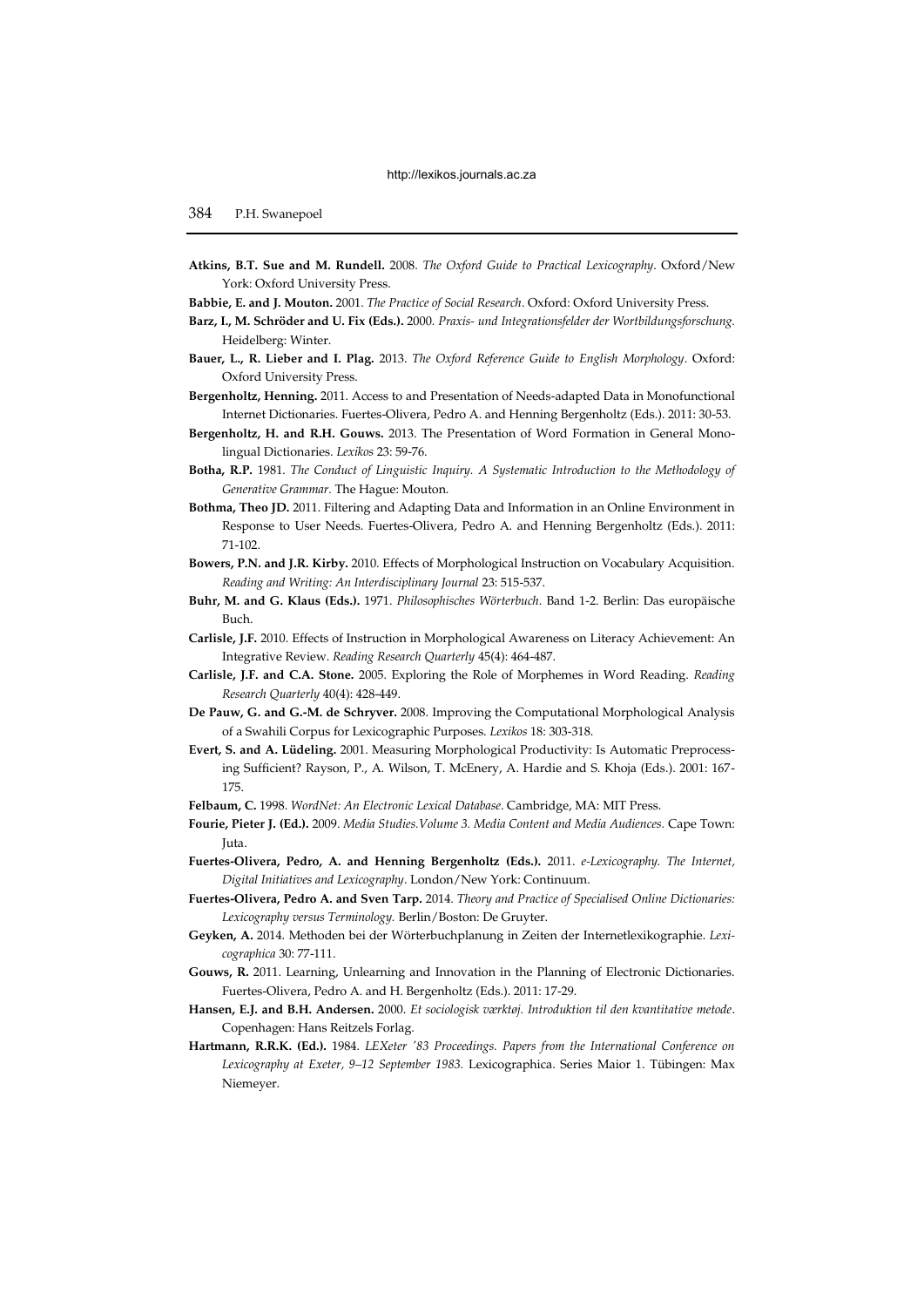**Hass, U. and U. Schmitz.** 2010. Lexikographie im Internet 2010 — Einleitung. *Lexicographica* 26: 1-18. **Hatherall, G.** 1984. Studying Dictionary Use: Some Findings and Proposals: Hartmann, R.R.K. (Ed.). 1984: 183-189.

- **Heid, U.** 2011. Electronic Dictionaries as Tools: Towards an Assessment of Usability. Fuertes-Olivera, Pedro A. and Henning Bergenholtz (Eds.). 2011: 287-304.
- **Jansen, N.** 1989. Functionalism. Jansen, N. 1989. *Philosophy of Mass Communication Research*: 14-28. Cape Town: Juta.
- **Jiang, N.** 2004. Morphological Insensitivity in Second Language Processing. *Applied Psycholinguistics* 25: 603-634.
- **Klosa, A.** 2013a. Einleitung. Klosa, A. (Ed.). 2013: 7-11.
- **Klosa, A. (Ed.).** 2013b. *Wortbildung im elektronischen Wörterbuch*. Studien zur Deutschen Sprache 63. Tübingen: Narr.
- **Leroyer, P.** 2011. Change of Paradigm: From Linguistics to Information Science and from Dictionaries to Lexicographic Information Tools. Fuertes-Olivera, Pedro A. and Henning Bergenholtz (Eds.). 2011: 121-167.
- **Lew, R.** 2008. Lexicographic Functions and Pedagogical Lexicography: Some Critical Notes on Sven Tarp's *Lexicography in the Borderland between Knowledge and Non-Knowledge. Pedagogika. Politologia. Filologia* 2008: 114-123.
- **Mann, Michael and Stefan J. Schierholz.** 2014. Methoden in der Lexikographie und Wörterbuchforschung. Ein Überblick mit einer Auswahlbibliographie. *Lexicographica* 30: 3-57.
- **Nielsen, S. and R. Almind.** 2011. From Data to Dictionary. Fuertes-Olivera, Pedro A. and Henning Bergenholtz (Eds.). 2011: 141-167.
- **Piotrowski, T.** 2009. [Review of] Sven Tarp. 2008. *Lexicography in the Borderland Between Knowledge and Non-knowledge. General Lexicographical Theory with Particular Focus on Learner's Lexicography. International Journal of Lexicography* 22(4): 480-486.
- **Pitout, M.** 2009. Media Audience Theory. Fourie, Pieter J. (Ed.). 2009: 390-420.
- **Rayson, P., A. Wilson, T. McEnery, A. Hardie and S. Khoja (Eds.).** 2001. *Proceedings of the Corpus Linguistics 2001 Conference.* Lancaster: UCREL.
- **Rundell, M.** 2012. *'It Works in Practice but will it Work in Theory?' The Uneasy Relationship between Lexicography and Matters Theoretical.* http://www.euralex.org/elx\_proceedings/Euralex2012/ pp47-92%2520Rundell.pdf.
- **Schmid, H., A. Fitschen and U. Heid.** 2004. SMOR: A German Computational Morphology Covering Derivation, Composition, and Inflection. *Proceedings of the 4th International Conference on Language Resources and Evaluation (LREC 2004)*. *Volume 4*: 1263-1266*.* Lisbon, Portugal: European Language Resources Association.
- **Spohr, D.** 2011. A Multi-Layer Architecture for "Pluri-Monofunctional" Dictionaries. Fuertes-Olivera, Pedro A. and Henning Bergenholtz (Eds.). 2011: 103-120.
- **Swanepoel, P.** 2001. Dictionary Quality and Dictionary Design: A Methodology for Improving the Functional Quality of Dictionaries. *Lexikos* 11: 160-190.
- **Tarp, Sven.** 2004a. Basic Problems of Learner's Lexicography. *Lexikos* 14: 222-252.
- **Tarp, Sven.** 2004b. Reflections on Dictionaries Designed to Assist Users with Text Production in a Foreign Language. *Lexikos* 14: 299-325.
- **Tarp, Sven.** 2008. *Lexicography in the Borderland between Knowledge and Non-Knowledge. General Lexicographical Theory with Particular Focus on Learner's Lexicography.* Lexicographica Series Maior 134. Tübingen: Max Niemeyer.